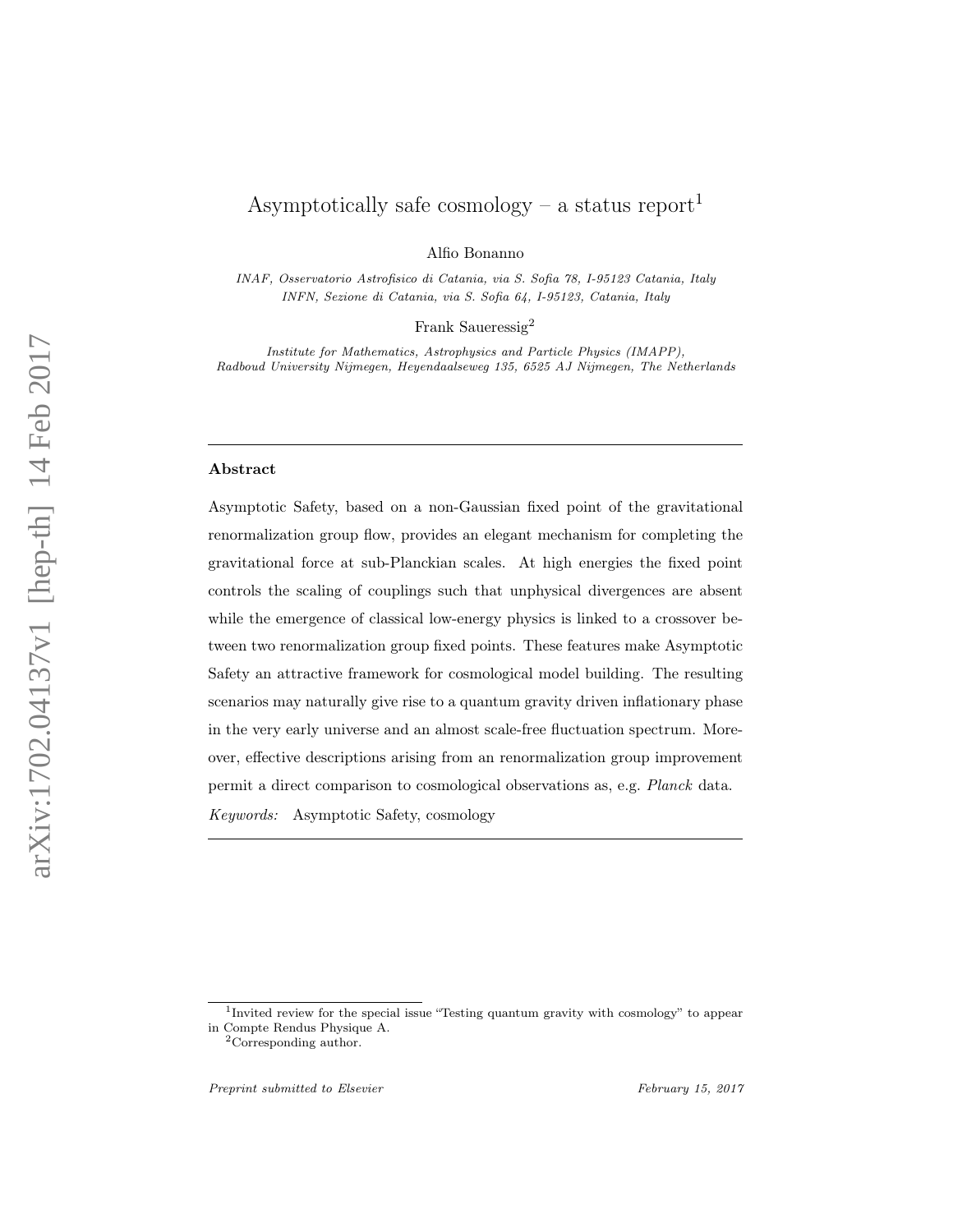#### 1. Asymptotic Safety: a brief introduction

It is well-known that the quantization of general relativity based on the Einstein-Hilbert action results in a quantum field theory which is perturbatively non-renormalizable. This conclusion also holds if (non-supersymmetric) matter fields are added. The phenomenological success of general relativity then motivates to treat gravity as an effective field theory. This approach leads to a renormalizable theory of gravity in the sense that any quantum field theory becomes renormalizable if all possible counterterms compatible with its symmetries are included in the action [\[1\]](#page-19-0). While providing a consistent quantum theory for gravity, this construction falls short in terms of predictive power: while the effective field theory formulation works well at energy scales below the Planck scale where higher-derivative terms are suppressed by powers of the Planck mass, describing gravity at trans-Planckian scales requires fixing an infinite number of free coupling constants from experimental input.

In principle, Asymptotic Safety lives in the same space of theories as the corresponding effective field theory. It resolves the problem of "predictivity" encountered in effective field theory framework by imposing the extra condition that the quantum theory describing our world is located within the UV critical hypersurface of a suitable renormalization group (RG) fixed point. This condition implies that the high-energy behavior of the theory is controlled by the fixed point which renders all dimensionless coupling constants finite at high energy. Fixing the trajectory uniquely then requires a number of experimental input parameters equal to the dimensionality of the hypersurface.

On this basis the crucial elements for Asymptotic Safety providing a valid theory for quantum gravity can be summarized as follows. Firstly, the existence of a suitable RG fixed point has to be shown. Secondly, the predictive power of the construction must be determined. Finally, it has to be shown that the UV critical hypersurface develops a regime where classical gravity constitutes a good approximation. Starting from the pioneering work [\[2\]](#page-19-1), these points have been investigated in a vast variety of highly sophisticated computations, putting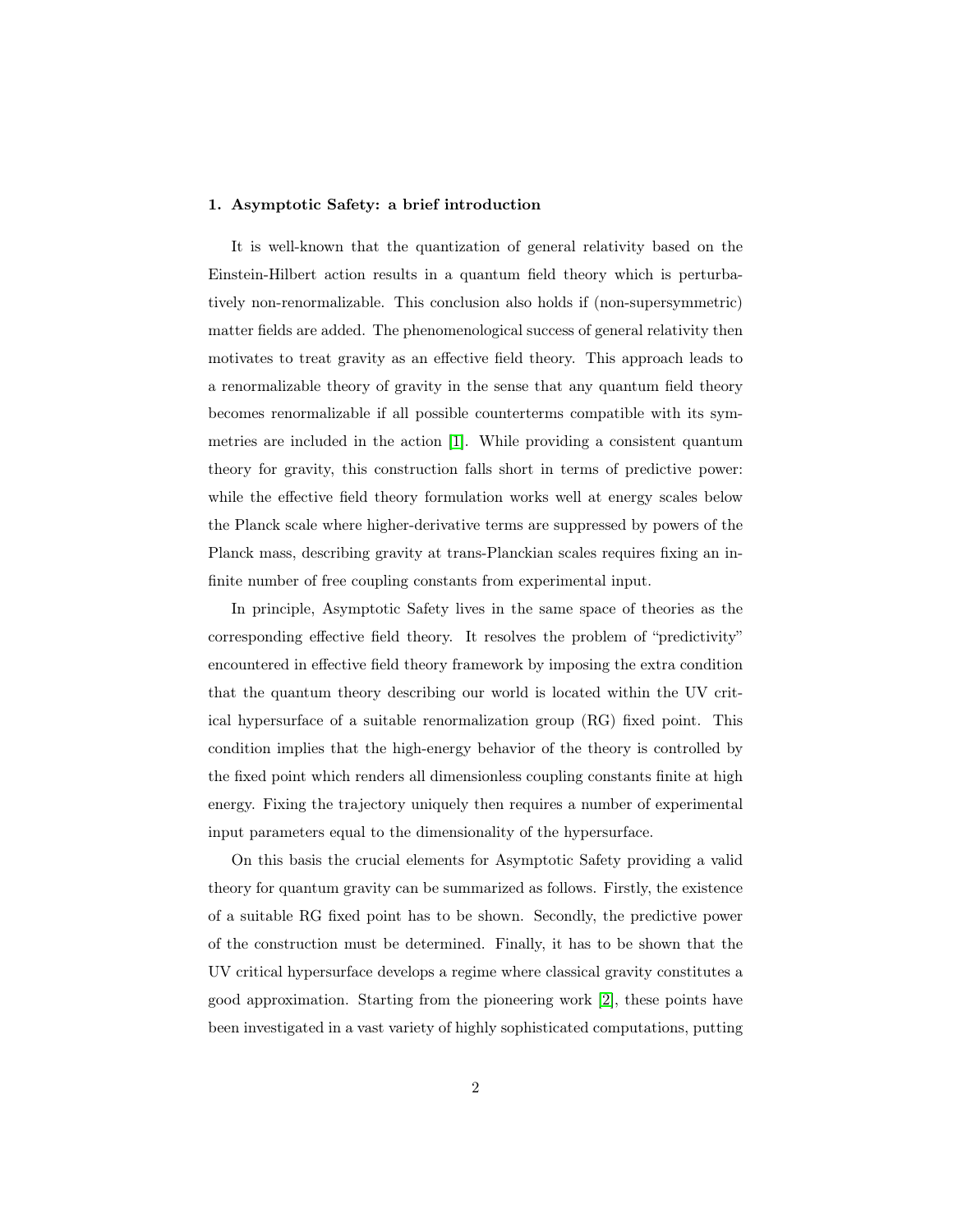the scenario on firm grounds [\[3,](#page-19-2) [4,](#page-19-3) [5,](#page-19-4) [6,](#page-19-5) [7,](#page-19-6) [8\]](#page-19-7). In particular the dimension of the UV critical hypersurface could be as low as three.

The prospect that Asymptotic Safety could be capable of describing gravitational force at all length scales makes the theory quite attractive for cosmological model building [\[9,](#page-19-8) [10,](#page-19-9) [11,](#page-19-10) [12,](#page-19-11) [13,](#page-19-12) [14,](#page-19-13) [15,](#page-19-14) [16,](#page-20-0) [17,](#page-20-1) [18,](#page-20-2) [19,](#page-20-3) [20,](#page-20-4) [21,](#page-20-5) [22,](#page-20-6) [23,](#page-20-7) [24,](#page-20-8) [25,](#page-20-9) [26,](#page-20-10) [27,](#page-20-11) [28,](#page-20-12) [29,](#page-20-13) [30,](#page-20-14) [31,](#page-20-15) [32,](#page-21-0) [33,](#page-21-1) [34,](#page-21-2) [35, 35,](#page-21-3) [36,](#page-21-4) [37,](#page-21-5) [38\]](#page-21-6). On the one hand some or all of the free parameters appearing in the Asymptotic Safety construction (including the value of the cosmological constant and Newton's constant complemented by a low number of higher-derivative couplings) may be determined from cosmological data. On the other hand, Asymptotic Safety provides a framework for developing effective cosmological models and addressing questions related to a possible resolution of cosmological singularities. Typically, such investigations incorporate the effect of scale-dependent couplings through RG improvement techniques implemented either at the level of the equations of motion or the effective (average) action. While the resulting models are not based on the same level of rigor as the RG computations forming the core of the Asymptotic Safety program, they allow for the construction of interesting cosmological scenarios, e.g., in the framework of  $f(R)$ -type gravitational actions or dilaton-gravity theories.

The rest of the work is then organized as follows. We briefly review the computation of gravitational RG flows and the central results in Sect. [2,](#page-2-0) emphasizing the occurrence of a classical phase where general relativity is a good approximation. Cosmological models arising from RG improved equations of motion are discussed in Sect. [3](#page-7-0) while Sect. [4](#page-15-0) summarizes results otained from (improved) effective actions. We close with a brief summary and outlook in Sect. [5.](#page-18-0)

# <span id="page-2-0"></span>2. Asymptotic Safety: fixed points and classical regime

Testing Asymptotic Safety at the conceptual level requires the ability to construct approximations of the gravitational RG flow beyond the realm of pertur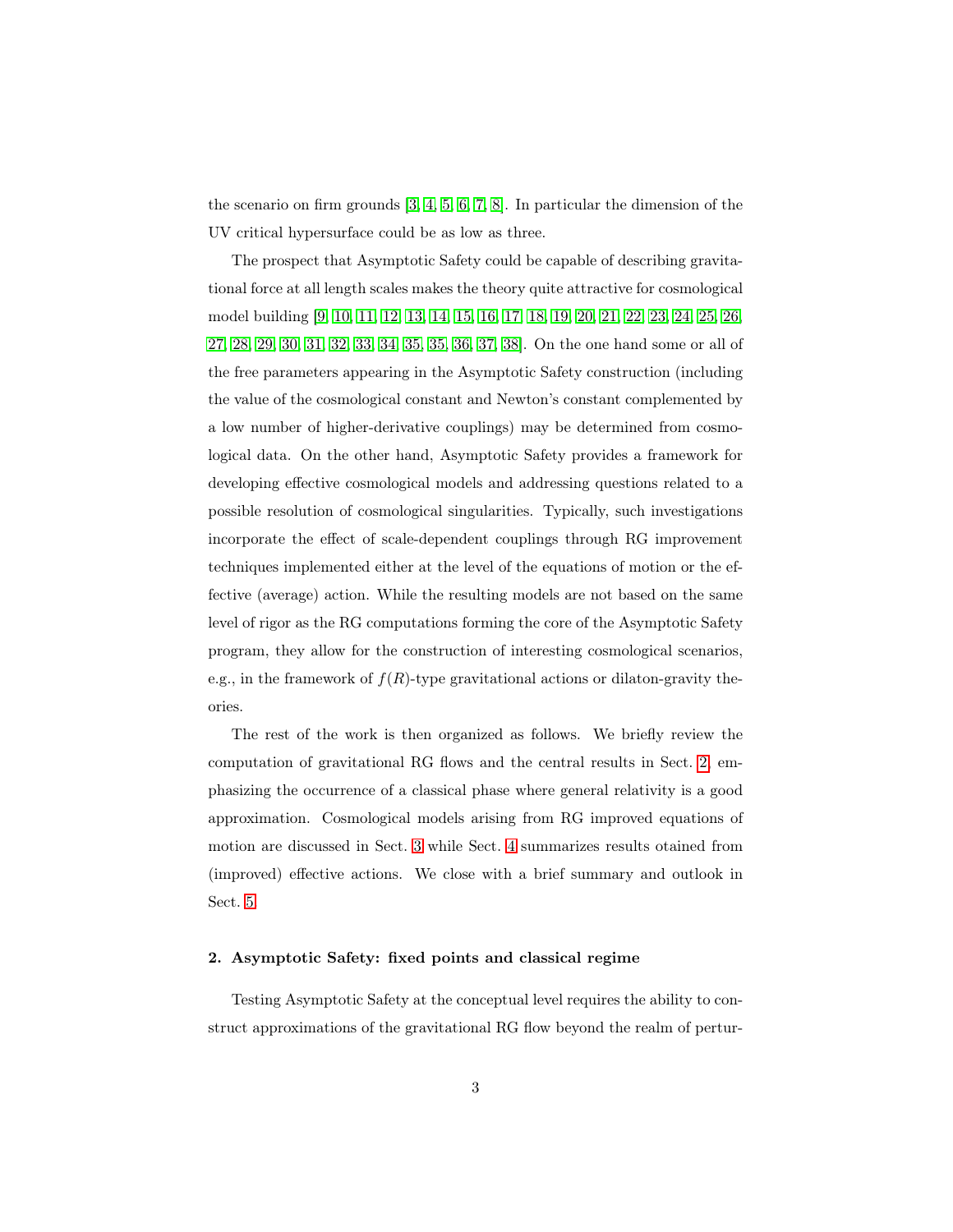bation theory. A very powerful framework for carrying out such computations is the functional renormalization group equation (FRGE) for the gravitational effective average action  $\Gamma_k$  [\[2\]](#page-19-1)

<span id="page-3-1"></span>
$$
\partial_k \Gamma_k[g, \bar{g}] = \frac{1}{2} \text{Tr} \left[ \left( \Gamma_k^{(2)} + \mathcal{R}_k \right)^{-1} \partial_k \mathcal{R}_k \right]. \tag{1}
$$

The construction of the FRGE uses the background field formalism, splitting the metric  $g_{\mu\nu}$  into a fixed background  $\bar{g}_{\mu\nu}$  and fluctuations  $h_{\mu\nu}$ . The Hessian  $\Gamma_k^{(2)}$ k is the second functional derivative of  $\Gamma_k$  with respect to the fluctuation field at a fixed background and  $\mathcal{R}_k$  provides a scale-dependent mass term for fluctuations with momenta  $p^2 \ll k^2$  with the RG scale k constructed from the background metric. The interplay of  $\mathcal{R}_k$  in the numerator and denominator renders the trace both infrared and ultraviolet finite and ensures that the flow of  $\Gamma_k$  is actually governed by fluctuations with momentum  $p^2 \approx k^2$ . In this sense, the flow equation realizes Wilson's idea of renormalization by integrating out "short scale fluctuations" with momenta  $p^2 \ll k^2$  such that  $\Gamma_k$  provides an effective description of physics for typical scales  $k^2$ . A priori one may then expect that resulting RG flow may actually depend strongly on the choice of background. As it was explicitly demonstrated in [\[39\]](#page-21-7), this is not the case, however: if flow is computed via early-time heat-kernel methods the background merely serves as a book-keeping device for disentangling the flow of different coupling constants.

The arguably simplest approximation of the gravitational RG flow is obtained from projecting the FRGE onto the Einstein-Hilbert action approximating  $\Gamma_k$  by

<span id="page-3-0"></span>
$$
\Gamma_k = \frac{1}{16\pi G_k} \int d^4x \sqrt{g} \left[ -R + 2\Lambda_k \right] + \text{gauge-fixing and ghost terms.} \tag{2}
$$

This ansatz comprises two scale-dependent coupling constants, Newton's constant  $G_k$  and a cosmological constant  $\Lambda_k$ . The scale-dependence of these couplings is conveniently expressed in terms of their dimensionless counterparts

$$
\lambda_k \equiv k^{-2} \Lambda_k \,, \quad g_k \equiv k^2 \, G_k \,, \tag{3}
$$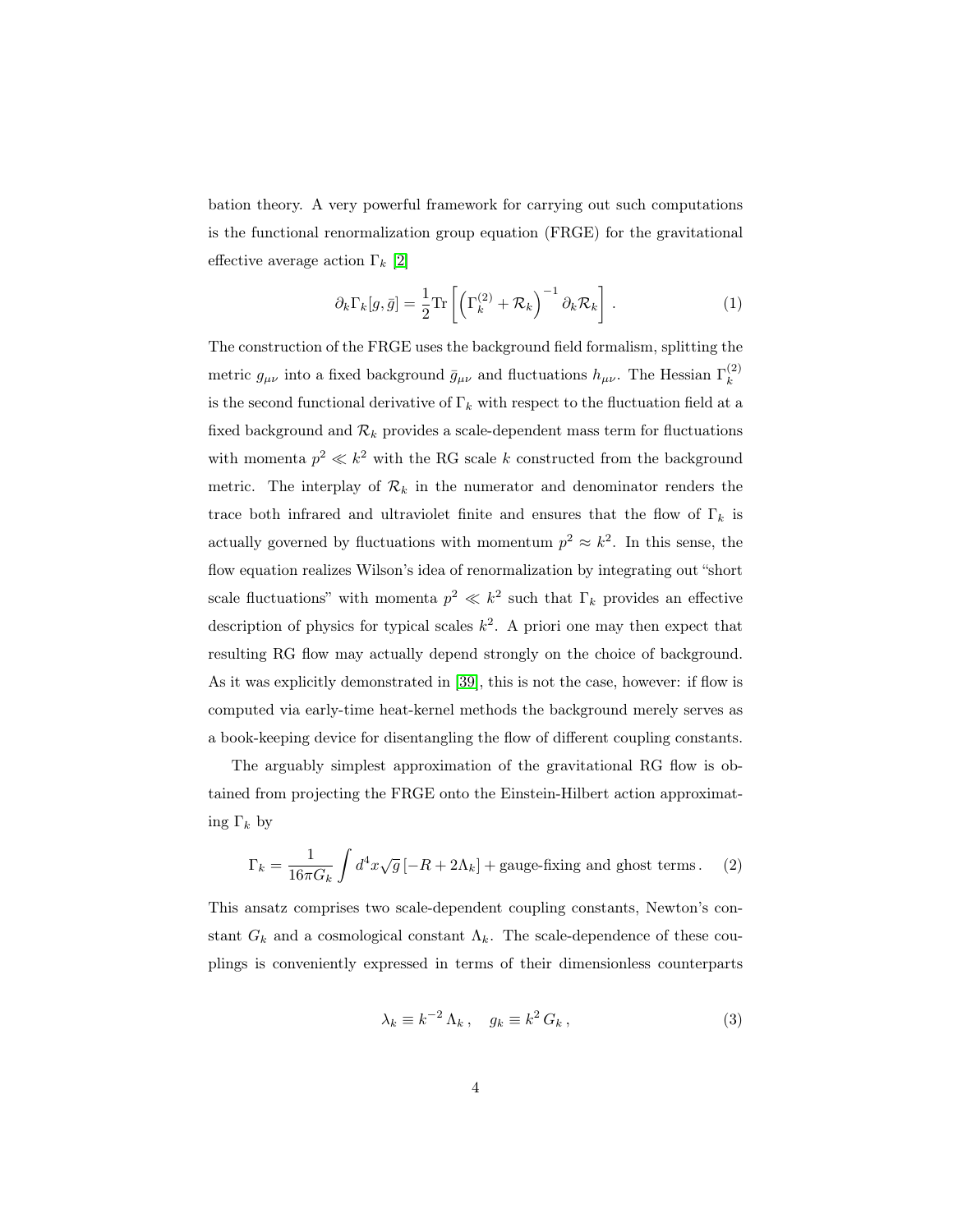and captured by the beta functions

$$
k\partial_k g_k = \beta_g(g_k, \lambda_k), \qquad k\partial_k \lambda_k = \beta_\lambda(g_k, \lambda_k). \tag{4}
$$

Evaluating the beta functions [\[2\]](#page-19-1) for the Litim regulator [\[40\]](#page-21-8) gives

$$
\beta_{\lambda} = (\eta_N - 2) \lambda + \frac{g}{12\pi} \left[ \frac{30}{1 - 2\lambda} - 24 - \frac{5}{1 - 2\lambda} \eta_N \right] \n\beta_g = (2 + \eta_N) g,
$$
\n(5)

with the anomalous dimension of Newton's constant  $\eta_N \equiv (G_k)^{-1} k \partial_k G_k$  being given by

<span id="page-4-0"></span>
$$
\eta_N = \frac{g B_1(\lambda)}{1 - g B_2(\lambda)}\tag{6}
$$

where

$$
B_1(\lambda) = \frac{1}{3\pi} \left[ \frac{5}{1-2\lambda} - \frac{9}{(1-2\lambda)^2} - 7 \right], \quad B_2(\lambda) = -\frac{1}{12\pi} \left[ \frac{5}{1-2\lambda} - \frac{6}{(1-2\lambda)^2} \right]. \tag{7}
$$

The beta functions [\(5\)](#page-4-0) encode the scale-dependence of the dimensionless Newton's constant and cosmological constant. In particular, they contain the information on fixed points  $g_*$  of the RG flow where, by definition of a fixed point, the beta functions vanish simultaneously,  $\beta^a(g^a)|_{g^a=g^a_*}=0$  constants. In the vicinity of a fixed point, the properties of the RG flow are captured by linearizing the beta functions around the fixed point. Defining the stability matrix  $\mathbf{B}_{ab} \equiv \partial_{g^b} \beta_{g^a} |_{g=g_*}$  the linearized flow takes the form

$$
g^{a}(k) = g_{*}^{a} + \sum_{I} C^{I} V_{I}^{a} \left(\frac{k_{0}}{k}\right)^{\theta_{I}}.
$$
 (8)

Here the  $V_I$  denote the right-eigenvectors of **B** with eigenvalues  $-\theta_I$  such that  $\sum_b \mathbf{B}_{ab} V_I^b = -\theta_I V_I^a$ ,  $k_0$  is a fixed reference scale and the  $C^I$  are constants of integration. If  $\text{Re}\theta_I > 0$  the flow along the eigendirection  $V_I$  automatically approaches the fixed point  $g^a_*$  as  $k \to \infty$ . In this case, the  $C_I$  has a status of a free parameter. Analogously, eigendirections with  $\text{Re}\theta_I < 0$  are repelled from the fixed point as  $k \to \infty$ . The requirement that the fixed point controls the flow at high energy then demands that the corresponding integration constants  $C_I$  must be set to zero. Compared to the effective field theory framework,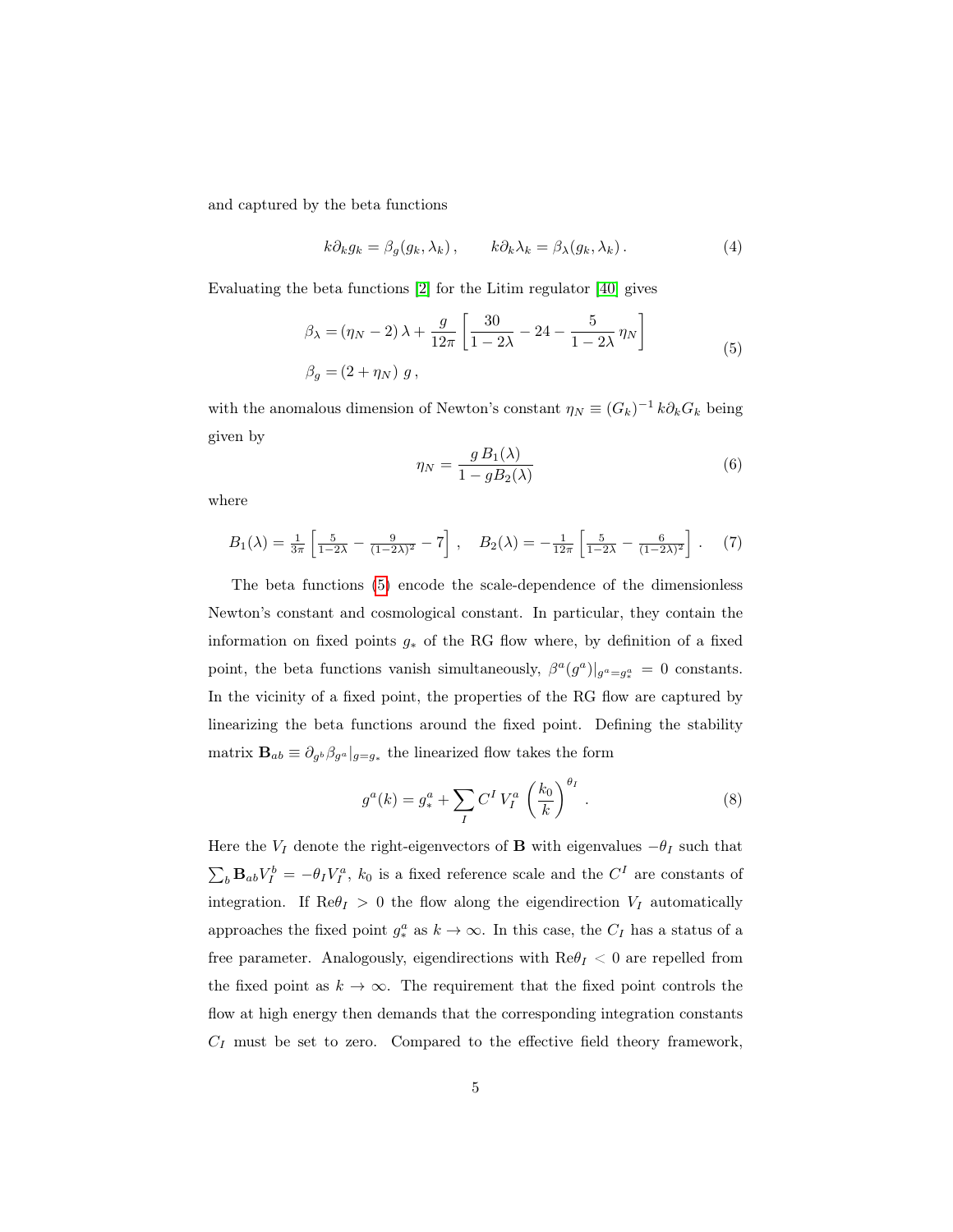Asymptotic Safety then potentially fixes an infinite number of free couplings, leading to a vast increase in predictive power.

The beta functions [\(5\)](#page-4-0) give rise to two fixed points. Firstly, the Gaussian fixed point (GFP) is situated at  $(g_*, \lambda_*) = (0, 0)$ . It corresponds to a free theory where the stability coefficients are determined by the mass-dimension of the coupling constant. Thus the GFP is a saddle point in the  $q-\lambda$ –plane: linearized solutions with  $g > 0$  are repelled from this fixed point for  $k \to \infty$ . This feature reflects the perturbative non-renormalizability of the Einstein-Hilbert action in the Wilsonian language.

<span id="page-5-0"></span>In addition, the flow possesses a non-Gaussian fixed point (NGFP) located at

$$
g_* = 0.707, \qquad \lambda_* = 0.193. \tag{9}
$$

From eq. [\(5\)](#page-4-0) one sees that the anomalous dimension of Newton's constant at this fixed point is  $\eta_N = -2$ . Its stability coefficients are given by

<span id="page-5-1"></span>
$$
\theta_{1,2} = 1.48 \pm 3.04i \,, \tag{10}
$$

such that RG flows in its vicinity actually spiral into the fixed point as  $k \rightarrow$  $\infty$ . In the fixed point regime [\(9\)](#page-5-0) then entails that the dimensionful coupling constants scale according to

$$
\lim_{k \to \infty} G_k = g_* k^{-2}, \qquad \lim_{k \to \infty} \Lambda_k = \lambda_* k^2.
$$
\n(11)

In particular the dimensionful Newton's constant vanishes as  $k \to \infty$ , entailing that the Asymptotic Safety mechanism renders gravity anti-screening.

At this stage it is instructive to construct the flow of  $G_k$  and  $\Lambda_k$  by integrating the beta functions [\(5\)](#page-4-0) numerically. For solutions giving rise to a positive cosmological constant, typical examples are shown in Fig. [1.](#page-6-0) For  $\ln k \gtrsim 2$  all solutions exhibit the fixed point scaling [\(11\)](#page-5-1). In the range  $-2 < \ln k < 2$  the solutions undergo a crossover from the NGFP to the GFP. For  $\ln k \lesssim -2$ , both  $G_k$  and  $\Lambda_k$  are (approximately) constant before terminating at finite  $k_{\text{term}}$  when  $\lambda_{k_{\text{term}}} \approx 1/2$ . The value of  $G_k$  and  $\Lambda_k$  in this classical regime can be set to the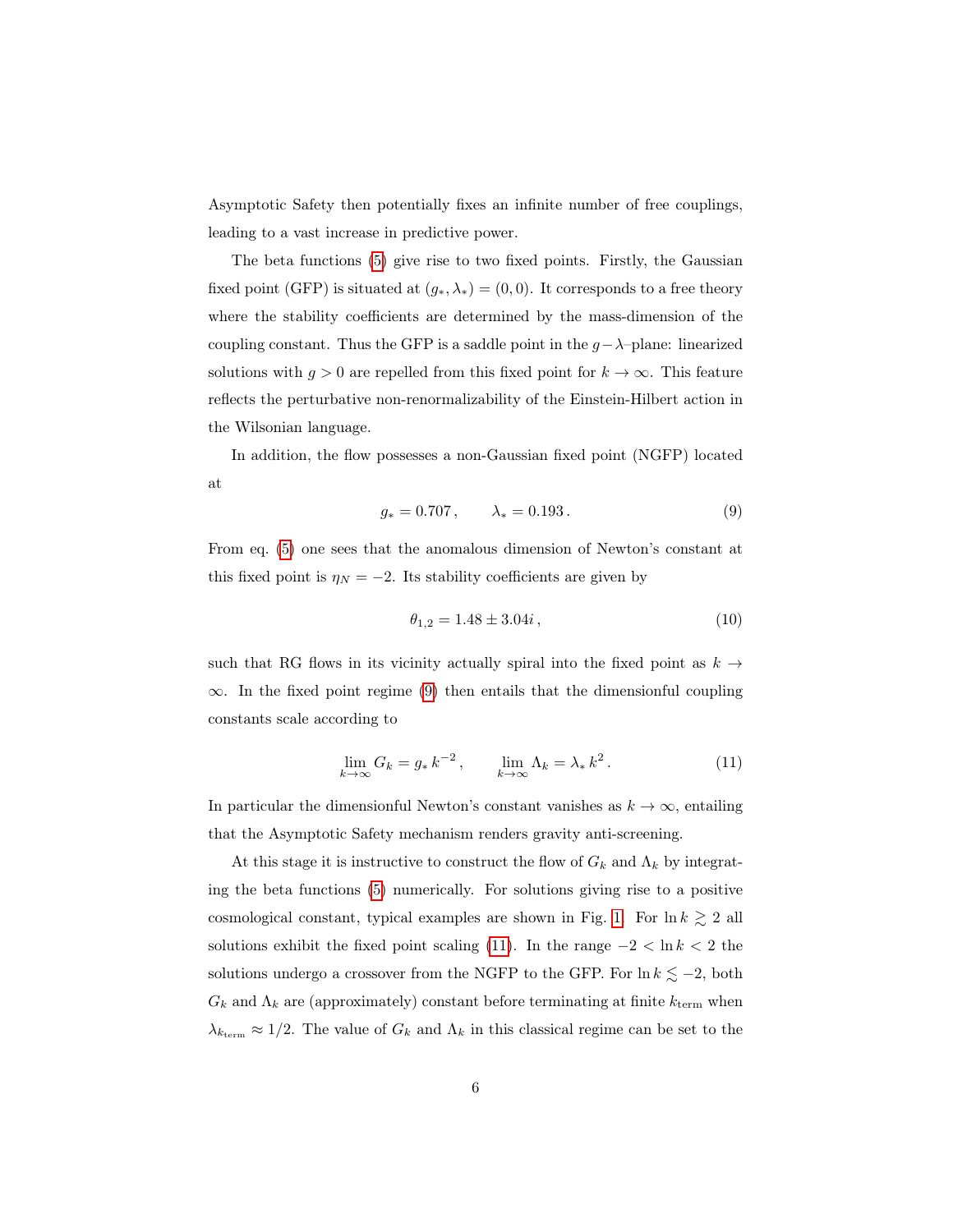

<span id="page-6-0"></span>Figure 1: Scale-dependence of the Newton's constant (right) and cosmological constant (left) as a function of the RG scale  $k$  for typical solutions giving rise to a positive cosmological constant. The red line indicates a singularity of the beta functions where  $\eta_N$  diverges (adapted from [\[41\]](#page-21-9)).

experimentally measured values  $G_0$  and  $\Lambda_0$  by choosing suitable initial condi-tions [\[42\]](#page-21-10). The small value of  $\Lambda_0$  then ensures that the classical regime extends from the Planck scale up to cosmic scales.

At this stage the following remarks are in order. The result [\(9\)](#page-5-0) actually constitutes the projection of the NGFP underlying Asymptotic Safety to the space of interactions spanned by the Einstein-Hilbert action. It is unlikely that the full effective average action  $\Gamma_*$  is of Einstein-Hilbert form. Starting from the Einstein-Hilbert result, the existence of a suitable NGFP has by now been established in a series of highly sophisticated approximations, reviewed, e.g., in [\[7\]](#page-19-6). The inclusion of power-counting marginal four-derivative terms thereby indicate that there is (at least) one additional relevant direction which may be associated with the coupling constant associated with an  $R^2$ -interaction [\[43,](#page-21-11) [44\]](#page-21-12). Notably, the existence of a classical regime persists upon including higherderivative terms comprising  $R^2$ -interactions or the Goroff-Sagnotti counterterm [\[45,](#page-21-13) [46\]](#page-21-14). The mechanism giving rise to this feature is universal: the classical regime results from a crossover from the NGFP controlling the high-energy behavior to the GFP governing the low-energy physics. This crossover also works for realistic values of the cosmological constant [\[42\]](#page-21-10).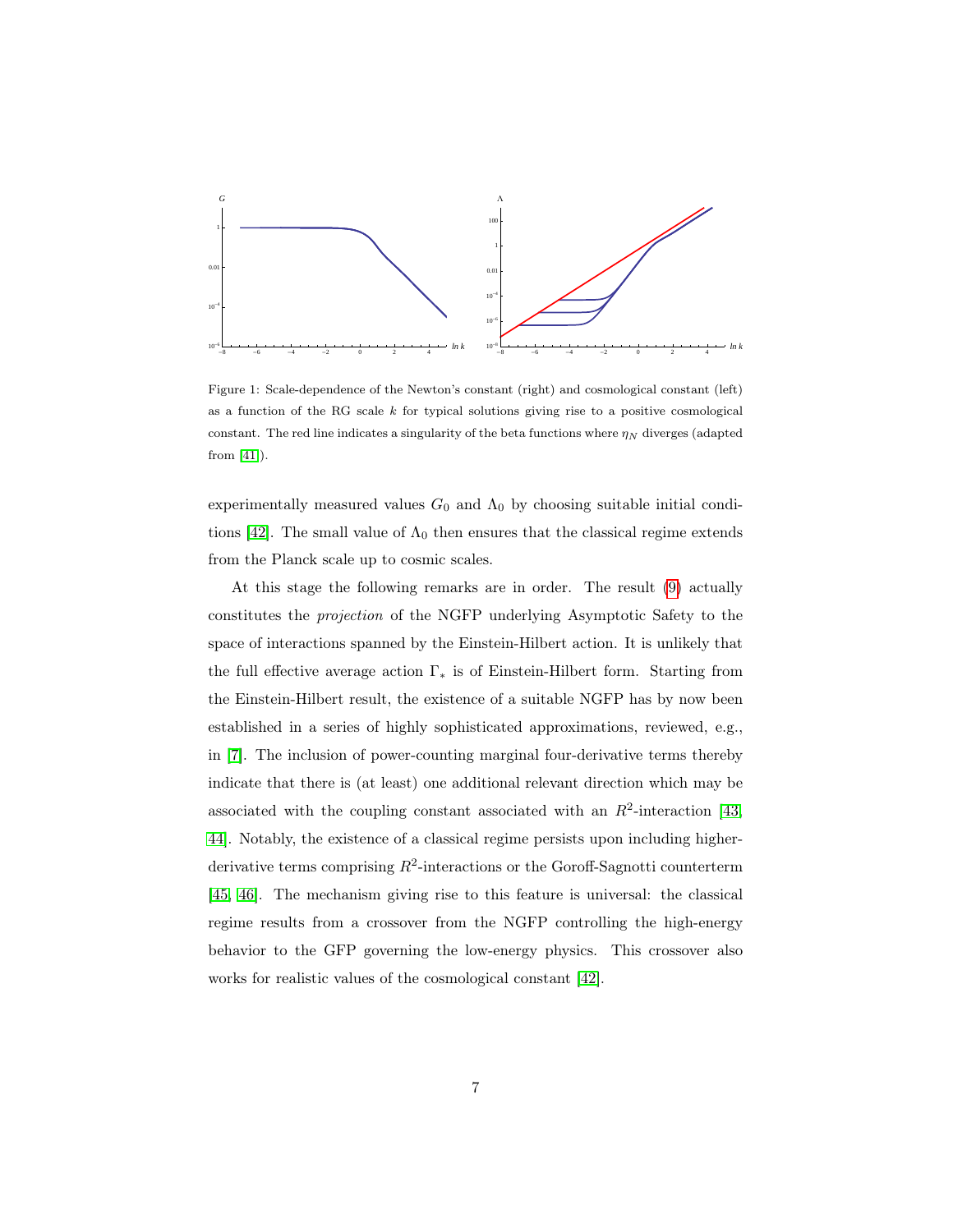#### <span id="page-7-0"></span>3. Quantum gravity effects and the initial singularity

In principle, astrophysical and cosmological applications of the asymptotic safety scenario are ubiquitous. Fig. [1](#page-6-0) displays a significant scale-dependence of Newton's constant and the cosmological constant for trans-Planckian energy outside the classical regime. This raises the immediate question if this scaledependence has an influence on cosmic singularities and if it leaves phenomenological imprints in cosmological signatures. These questions may be addressed using RG improvement techniques reviewed below.

#### 3.1. Incorporating quantum gravity via renormalization group improvements

A key feature of the effective average action  $\Gamma_k[g_{\mu\nu}]$  is that it provides an effective description of the physical system at scale  $k$ . Based on this property  $\Gamma_k$  allows to derive effective field equations for the effective metric via

<span id="page-7-1"></span>
$$
\frac{\delta\Gamma_k}{\delta g_{\mu\nu}(x)}[\langle g\rangle_k] = 0\tag{12}
$$

where, quantities  $\langle \cdot \rangle$  can be interpreted as averaged over (Euclidean) spacetime volumes with a linear extension of order  $k^{-1}$ . In the case of Einstein-Hilbert truncation [\(2\)](#page-3-0), one obtains

$$
R_{\mu\nu}[\langle g \rangle_k] - \frac{1}{2} R \langle g_{\mu\nu} \rangle_k = -\Lambda(k) \langle g_{\mu\nu} \rangle_k + 8\pi G(k) \langle T_{\mu\nu} \rangle_k, \qquad (13)
$$

with  $T_{\mu\nu}$  the standard energy momentum tensor describing the matter content of the system. In the RG improvement process the cutoff  $k$  is then identified with a typical length scale of the system,  $k \mapsto k(x^{\mu})$ . In the context of cosmology, there are several types of cutoff identifications

> <span id="page-7-3"></span>Type I:  $t^2 = \xi^2 t^{-2}$  $(14a)$

<span id="page-7-2"></span>Type II: 
$$
k^2 = \xi^2 H(t)^2, \qquad (14b)
$$

Type III: 
$$
k^2 = \xi^2 \sqrt{R_{\mu\nu\rho\sigma} R^{\mu\nu\rho\sigma}}, \qquad (14c)
$$

Type IV: 
$$
k^2 = \xi^2 T^2. \tag{14d}
$$

Here t denotes cosmic time (representing a proper distance),  $H(t)$  the Hubble parameter,  $\sqrt{R_{\mu\nu\rho\sigma}R^{\mu\nu\rho\sigma}}$  is representative for a quantitiy characterizing the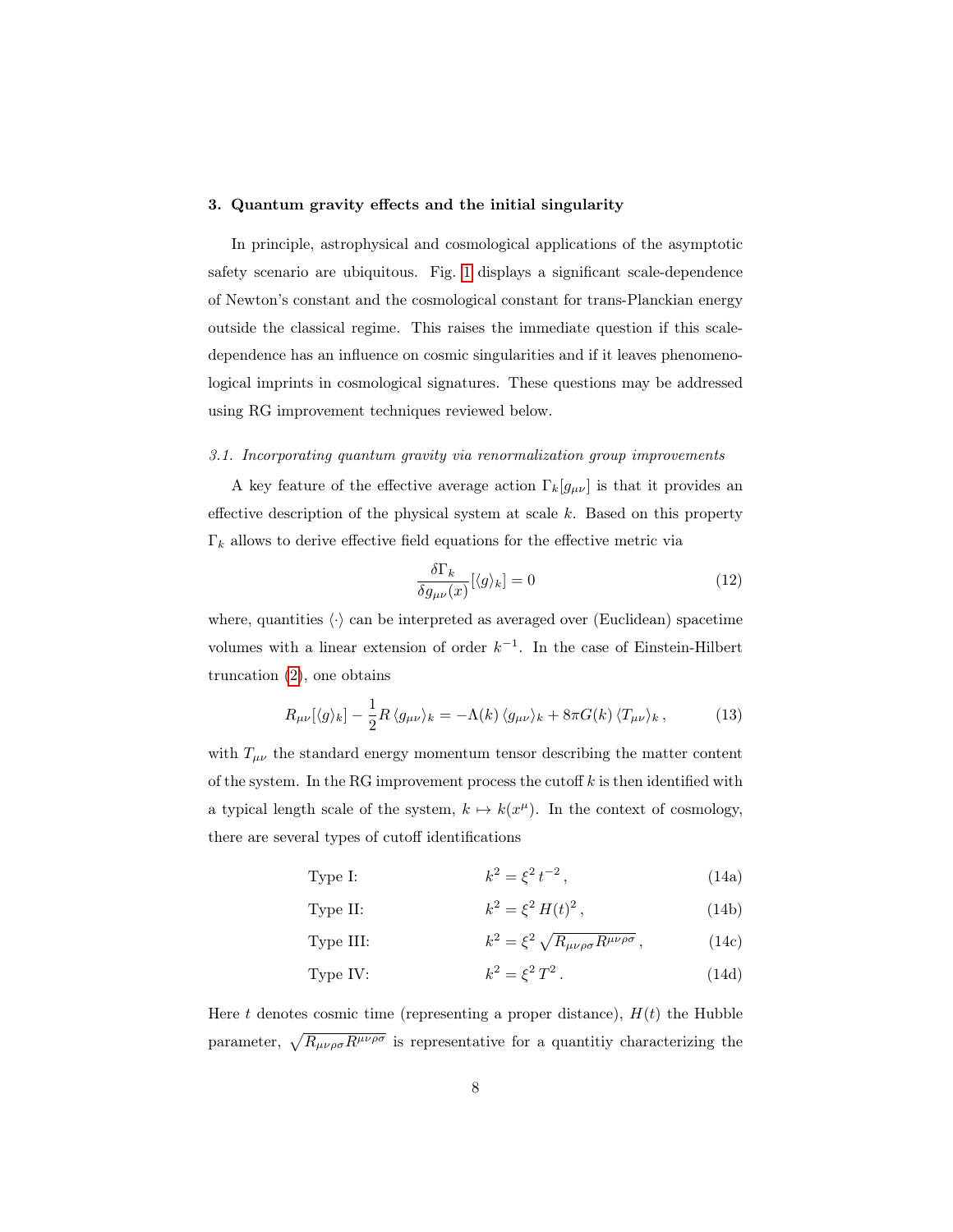curvature of spacetime, and  $T \propto \rho^{1/4}$  is the temperature of the cosmic plasma. Moreover,  $\xi$  is an a priori undetermined positive parameter of order one. Supplementing [\(13\)](#page-7-1) by a suitable equation of motion for the matter sector and substituting one of the cutoff identifications leads to a closed system of equations which allows to determine the averaged metrics  $\langle g_{\mu\nu}\rangle_k$ . If  $\Lambda(k)$  and  $G(k)$ are (approximately) scale-independent the dynamics entailed by [\(13\)](#page-7-1) reduces to the one of general relativity while the running of the couplings induces distinct modifications controlled by the beta functions of the theory. Fig. [1](#page-6-0) then indicates that these corrections will set in when  $k^2 \gtrsim G_0$  which is the natural scale for quantum gravity effects.

An alternative to the RG improvement of the equations of motion described above can be borrowed from QED and QCD [\[47,](#page-21-15) [48,](#page-22-0) [49\]](#page-22-1) and carries out the improvement at the level of the effective action. Instead of calculating the effective action in terms of Schwinger's proper-time approach or perturbative calculations of Feynman diagrams, it turns out to be more convenient to obtain the low energy effective action by means of the stress-energy tensor and the leading-log model. In a similar way the RG approach to gravity allows to construct improved actions by promoting  $k$  to an external spacetime dependent field  $k = k(x^{\mu})$  or identifying k directly with the field strength. The later corresponds to a cutoff identification of Type III applied to the effective average action. This procedure then leads to additional terms in the equations of motion which originate from  $D_{\mu}G(k(x)) \neq 0$  (also see [\[42,](#page-21-10) [17\]](#page-20-1) for a more detailed discussion).

#### 3.2. Friedmann-Robertson-Walker cosmology

A natural starting point for investigating potential signatures of Asymptotic Safety studies the RG improved equations of motion for homogeneous and isotropic flat Friedmann-Robertson-Walker cosmologies. In this case complete cosmic histories taking the scale-dependence of the couplings into account have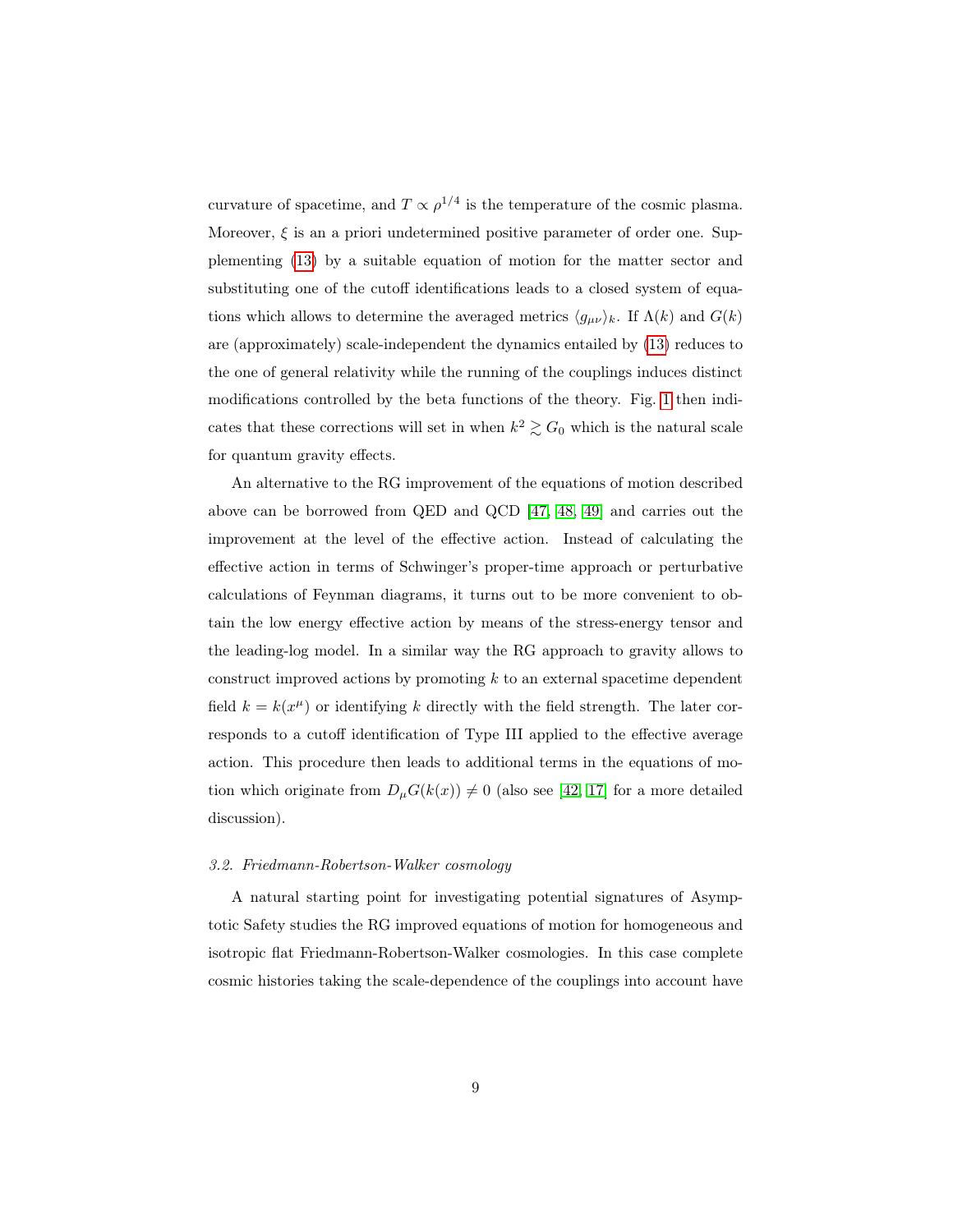been developed in a series of works  $[9, 12, 13, 17]$  $[9, 12, 13, 17]$  $[9, 12, 13, 17]$  $[9, 12, 13, 17]$ .<sup>[3](#page-9-0)</sup> In this case the line element

$$
ds^{2} = -dt^{2} + a(t)^{2} \left[ dx^{2} + dy^{2} + dz^{2} \right],
$$
\n(15)

is supplemented by a stress-energy tensor of a perfect fluid,  $T_{\mu}^{\ \nu} = \text{diag}[-\rho, p, p, p]$ , satisfying the equation of state  $p = w\rho$ . Applying a cutoff identification  $k \mapsto k(t)$ to [\(13\)](#page-7-1) leads to the RG improved Friedmann and continuity equation

<span id="page-9-1"></span>
$$
H^{2} = \frac{8\pi}{3}G(t)\rho + \frac{1}{3}\Lambda(t),
$$
  
\n
$$
\dot{\rho} + 3H(\rho + p) = -\frac{\dot{\Lambda} + 8\pi\rho \dot{G}}{8\pi G(t)}.
$$
\n(16)

The second equation arises from the Bianchi identity satisfied by Einstein's equations  $D^{\mu}[\lambda(t) g_{\mu\nu} - 8\pi G(t) T_{\mu\nu}] = 0$ . The extra term on its right-hand-side has the interpretation of an energy transfer between the gravitational degrees of freedom and matter. Introducing the critical density  $\rho_{\rm crit} \equiv 3H(t)^2/(8\pi G(t))$ and defining the relative densities  $\Omega_{\text{matter}} = \rho / \rho_{\text{crit}}$  and  $\Omega_{\Lambda} = \rho_{\Lambda} / \rho_{\text{crit}}$  the first equation is equivalent to  $\Omega_{\text{matter}} + \Omega_{\Lambda} = 1$ .

We first focus on the very early part of the cosmological evolution where the scaling of G and  $\Lambda$  is given by [\(11\)](#page-5-1). Selecting the cutoff identification to be of Type II, eq. [\(14b\)](#page-7-2), the system [\(16\)](#page-9-1) has the analytic solution

<span id="page-9-3"></span>
$$
H(t) = \frac{\alpha}{t}, \qquad a(t) = At^{\alpha}, \qquad \alpha = \left[\frac{3}{2}(1+w)(1-\Omega_{\Lambda}^{*})\right]^{-1}, \qquad (17)
$$

together with  $\rho(t) = \hat{\rho} t^{-4}$ ,  $G(t) = \hat{G} t^2$  and  $\Lambda(t) = \hat{\Lambda} t^{-2}$ . The constants  $\widehat{G}, \widehat{\Lambda}$  and  $\widehat{\rho}$  are determined in terms of the position of the NGFP and the free parameter  $\xi$ ,

$$
\hat{\rho} = \frac{3}{8\pi} \frac{\xi^2 \alpha^4}{g_*} \left( 1 - \frac{1}{3} \lambda_* \xi^2 \right) , \quad \hat{G} = \frac{g_*}{\xi^2 \alpha^2} , \quad \hat{\Lambda} = \lambda_* \xi^2 \alpha^2 , \quad \Omega_{\Lambda}^* = \frac{1}{3} \lambda_* \xi^2 , \tag{18}
$$

while  $A$  is a positive constant. The vacuum energy density in the fixed point regime,  $\Omega_{\Lambda}^{*}$  takes values in the interval  $]0,1[^{4}$  $]0,1[^{4}$  $]0,1[^{4}$  The solutions [\(17\)](#page-9-3) possess no particle horizon if  $\alpha \ge 1$  while for  $\alpha < 1$  there is a horizon of radius  $r_H$  =

<span id="page-9-0"></span><sup>3</sup>Also see [\[23,](#page-20-7) [50\]](#page-22-2) for related discussions.

<span id="page-9-2"></span><sup>&</sup>lt;sup>4</sup>A priori the value of  $\alpha$  depends on the parameter  $\xi \simeq O(1)$  entering the renormalization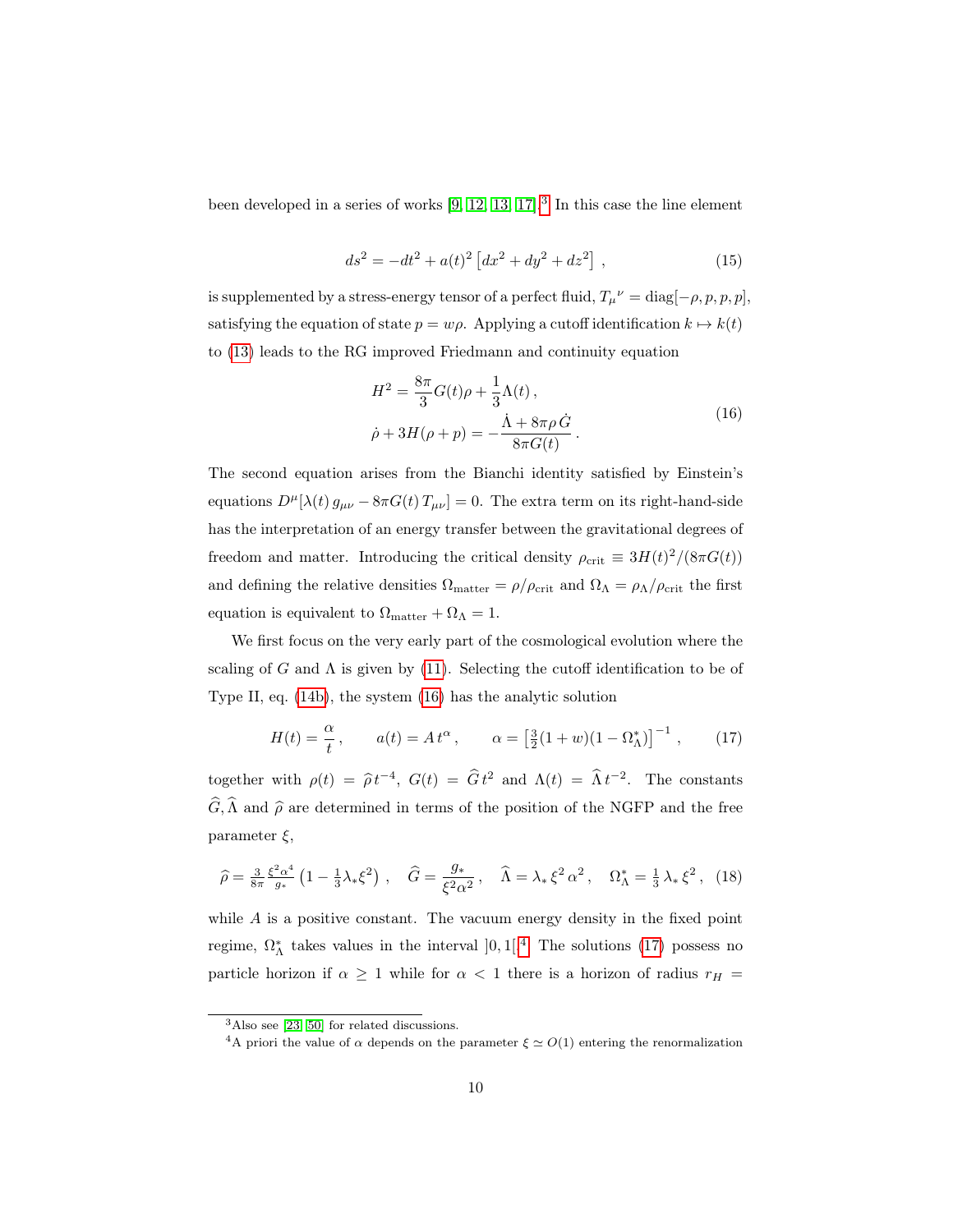$t/(1 - \alpha)$ . Moreover, they undergo power law inflation if  $\alpha > 1$ . Assuming radiation dominance,  $w = 1/3$ , this requires  $\Omega_{\Lambda}^* > 1/2$ . For the NGFP [\(9\)](#page-5-0) this corresponds to  $2.79 \leq \xi \leq 3.94$ . Remarkably, the asymptotic behavior of the solution for  $t\to 0$  is actually independent of the chosen improvement scheme: given the solution [\(17\)](#page-9-3) together with the curvature tensor evaluated in Tab. [1,](#page-13-0) all choices entail  $k \propto t^{-1}$  + subleading, corroborating the robustness of the improvement procedure.

Realizing an inflationary phase in the fixed point regime by having  $\Omega^*_\Lambda \geq 1/2$ is a rather attractive scenario: inflation driven by the quantum gravity effects ends automatically at the transition time  $t_{tr}$  when the RG flow enters into the classical regime. For  $t > t_{tr}$  the evolution is then given by a classical Friedmann-Robertson-Walker universe. The period of a NGFP-driven inflationary phase does not require any extra ingredients like an inflaton or a specific inflaton potential.

Quite remarkably, the NGFP-driven inflation may leave imprints in the cosmic fluctuation spectrum. The transition time  $t_{tr}$  is determined by the scale k where the underlying RG trajectory enters into the classical regime  $G_0$ . From Fig. [1](#page-6-0) one sees that  $k \simeq m_{\text{Pl}}$  where the Planck mass is determined from the value of Newton's constant in the classical regime. Since  $\xi = O(1)$  gives  $H(t_{tr}) \approx m_{\text{Pl}}$ . The relation  $H(t) = \alpha/t$  then leads to the estimate

$$
t_{\rm tr} = \alpha \, t_{\rm Pl} \,. \tag{19}
$$

If  $\Omega_{\Lambda}^*$  is very close to one, i.e.,  $\alpha \gg 1$  the cosmic time  $t_{tr}$  when the Hubble parameter is of order  $m_{\text{Pl}}$  can be much larger than the Planck time which is then located within the NGFP regime.

We now consider the evolution of a fluctuation with comoving length  $\Delta x$ . The corresponding physical length is  $L(t) = a(t)\Delta x$ . In the NGFP regime,  $L(t)$ 

group improvement scheme [\(14\)](#page-7-3). For radiation dominance  $w = 1/3$ , and the fixed point [\(9\)](#page-5-0), one typically has  $1/2 < \alpha < 1$ . In principle, the value of  $\xi$  may be fixed by imposing, e.g., conservation of the classical stress-energy tensor [\[9\]](#page-19-8), but we will consider  $\xi$  as a free parameter in the sequel.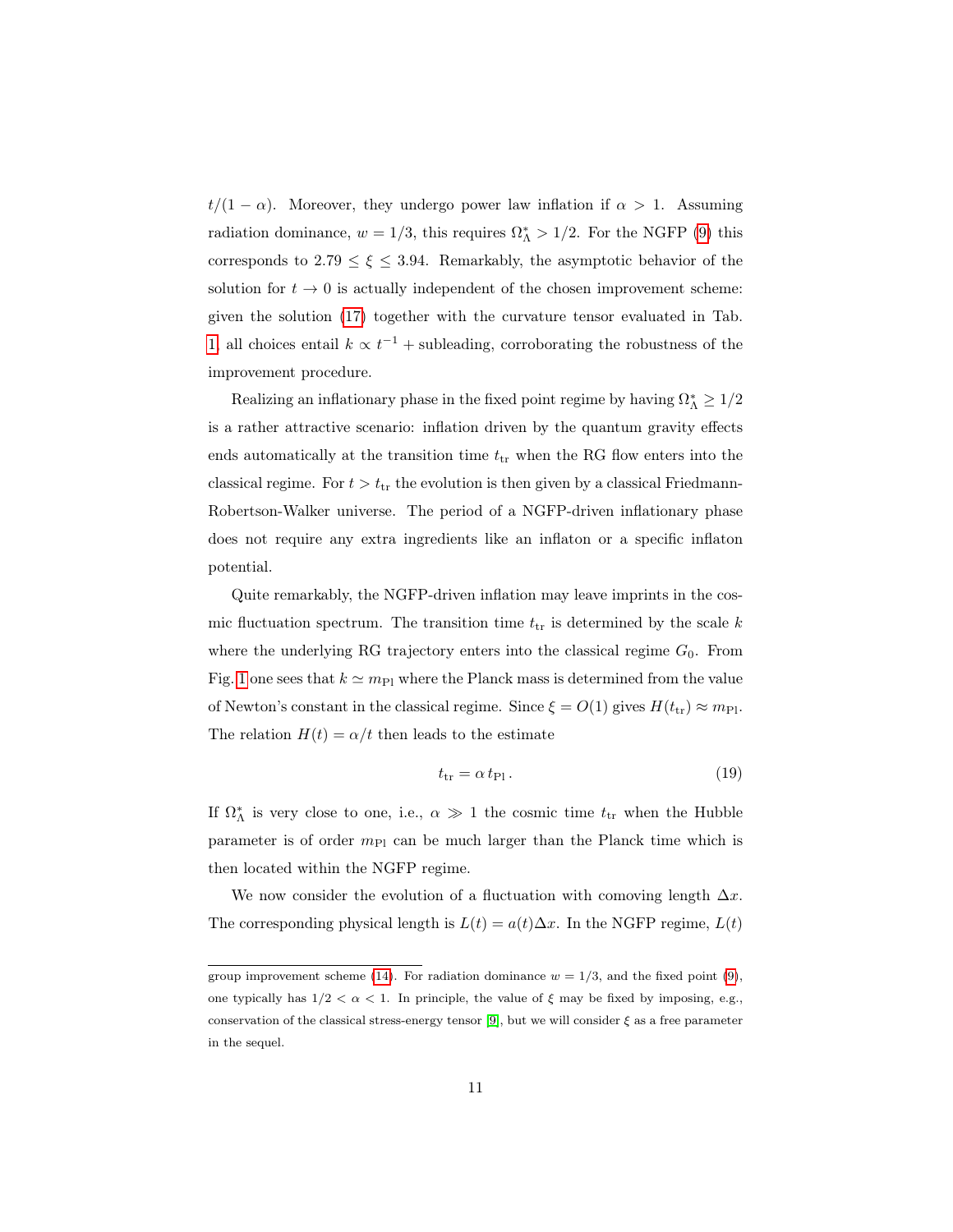is related to the proper length at the transition time  $t_{tr}$  via  $L(t) = (t/t_{tr})^{\alpha} L(t_{tr}).$ The ratio of  $L(t)$  and the Hubble radius  $\ell_H(t)$  then evolves as

<span id="page-11-0"></span>
$$
\frac{L(t)}{\ell_H(t)} = \left(\frac{t}{t_{\rm tr}}\right)^{\alpha - 1} \frac{L(t_{\rm tr})}{\ell_H(t_{\rm tr})}.
$$
\n(20)

For  $\alpha > 1$  the proper length of the object grows faster than the Hubble radius. Fluctuations which are of sub-Hubble size at early times can then cross the horizon and become "super-Hubble"-size at later times.

For definiteness, let us consider a fluctuation which, at the transition time  $t_{\text{tr}}$  is  $e^N$  times larger than the Hubble radius. For this fluctuation, eq. [\(20\)](#page-11-0) implies

$$
\frac{L(t)}{\ell_{\rm H}(t)} = e^N \left(\frac{t}{t_{\rm tr}}\right)^{\alpha - 1}.
$$
\n(21)

<span id="page-11-1"></span>The time  $t_N$  where this fluctuation crosses the Hubble horizon,  $L(t_N) = \ell_H(t_N)$ is

$$
t_N = t_{\rm tr} \exp\left(-\frac{N}{\alpha - 1}\right). \tag{22}
$$

Thus even for moderate values of  $\alpha$ , NGFP-driven inflation easily magnifies fluctuations to a size where they are many orders of magnitude larger than the Hubble radius. Interestingly, the structures visible today may have crossed the Hubble horizon during the NGFP regime. Starting from the largest structures visible today and using the classical evolution to backtrace them in time to the point where  $H = m_{\text{Pl}}$  their size back then is given by  $e^{60} \ell_{\text{Pl}}$ . Setting  $N = 60$  the time  $t_{60}$  when these structures crossed the horizon can be estimated from eq. [\(22\)](#page-11-1). For  $\alpha = 25$ ,  $t_{60} = t_{tr}/12.2 = 2.05t_{Pl}$ . Thus  $t_{60}$  is one order of magnitude smaller than  $t_{tr}$ . In this setting structures observed today may have their origin in the quantum regime controlled by the NGFP.

The NGFP also offers a natural mechanism for generating a scale-free spectrum of primordial fluctuations [\[13\]](#page-19-12). Following the discussion [\[51\]](#page-22-3), this can be seen as follows: owed to the anomalous dimension of the theory at the NGFP,  $\eta_N = -2$ , the effective graviton propagator (at background level) has a characteristic  $1/p^4$  dependence. This implies a logarithmic dependence for the twopoint graviton correlator in the configuration space,  $\langle h_{\mu\nu}(x)h_{\mu\nu}(y)\rangle \sim \ln(x-y)^2$ .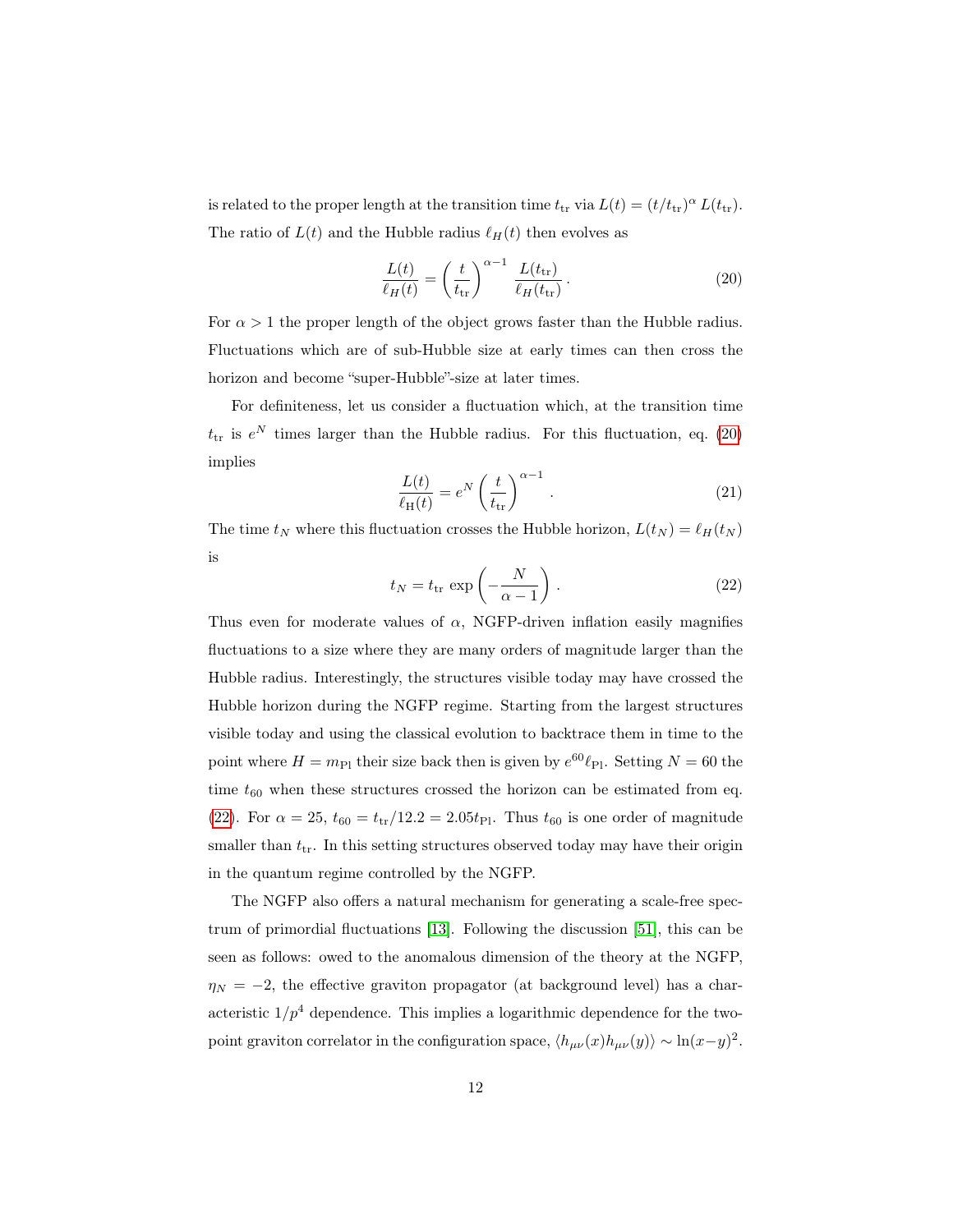

<span id="page-12-1"></span>Figure 2: Dynamics of the scale factors  $a_i$  for the classical (left) and RG improved (right) vacuum Bianchi IX model as a function of  $d\tau \equiv a_1a_2a_3 dt$ . The RG improvement leads to a decoupling of spatial points such that the system enters into a quiescence phase (adapted from [\[52\]](#page-22-4)).

As a consequence curvature fluctuations  $\delta \mathbf{R} \propto \partial^2 h$  (where **R** stands for any component of Riemann or Ricci tensor) must behave as:  $\langle \delta \mathbf{R}(\mathbf{x}, t) \delta \mathbf{R}(\mathbf{y}, t) \rangle \propto$  $1/|x-y|^4$ . If the fluctuations on the matter part  $\delta \rho$  originate from the fluctuations of the geometry itself, the classical Einstein equations provide the relation  $\delta \rho \propto \delta \mathbf{R}$ . The correlation function  $\xi(\mathbf{x}) \equiv \langle \delta(\mathbf{x})\delta(0) \rangle$  of the density contrast of  $\delta(\mathbf{x}) \equiv \delta \rho(\mathbf{x})/\rho$  must behave as [\[13\]](#page-19-12)

<span id="page-12-0"></span>
$$
\xi(\mathbf{x}) \propto \frac{1}{|\mathbf{x}|^4} \tag{23}
$$

provided the physical distance  $a(t)|\mathbf{x}|$  is smaller than the Planck length. Therefore, from the 3-dimensional Fourier transform of [\(23\)](#page-12-0) we immediately get  $|\delta_k|^2 \propto |\mathbf{k}|$  which results in a scale invariant power spectrum, with spectral index  $n = 1$ . Clearly (small) deviations from  $n = 1$  are expected as, strictly speaking, the prediction of an exactly scale-free spectrum holds at the NGFP only. Since the NGFP is supposed to govern the dynamics of the theory before the onset of inflation this implies in particular that the power spectrum may acquire non-trivial corrections during the inflationary phase.

#### 3.3. BKL-Type singularities

The RG improvement techniques employed in the case of a homogeneous and isotropic Friedmann-Robertson-Walker solution are readily extended anisotropic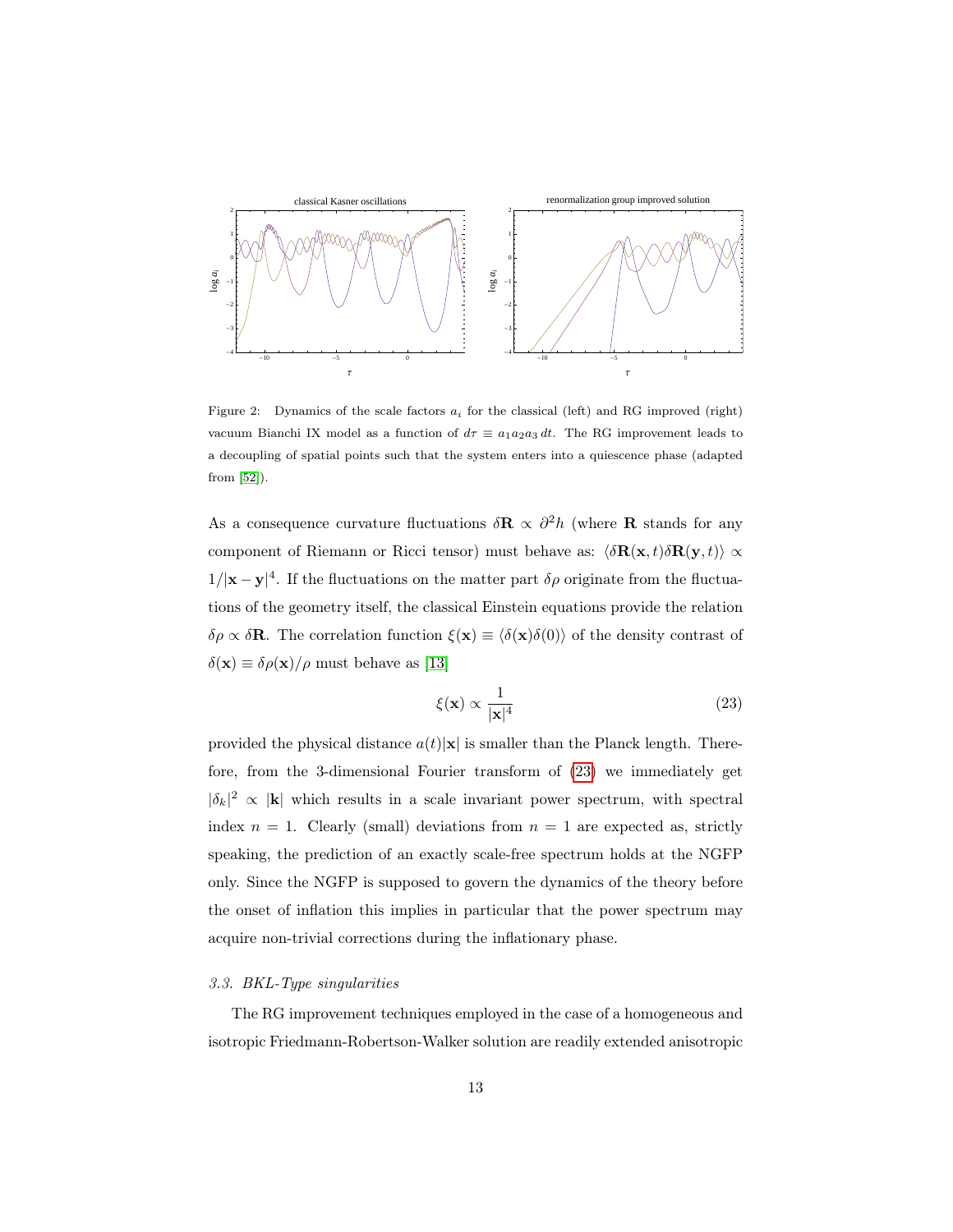| Singularity            | $R_{\mu\nu\rho\sigma}R^{\mu\nu\rho\sigma}$                                             |
|------------------------|----------------------------------------------------------------------------------------|
| FRW cosmology          | $12\alpha^2(1-2\alpha+2\alpha^2)$                                                      |
| <b>BKL</b> singularity | $4[r+\lambda_*+(r+\lambda_*)^2-2(p_1^3+p_2^3+p_3^3)-p_1^2p_2^2-p_1^2p_3^2-p_2^2p_3^2]$ |

<span id="page-13-0"></span>Table 1: Initial singularities for the RG improved Friedmann-Robertson-Walker (FRW) solution (top) and the vacuum Bianchi IX universe (bottom). The values  $\alpha$  and  $p_i$  determining the square of the Riemann tensor are given in eqs. [\(17\)](#page-9-3) and [\(28\)](#page-14-0). Both models exhibit a point singularity at  $t = 0$ .

models [\[52\]](#page-22-4). This includes the class of vacuum Bianchi I and Bianchi IX models where the line element has the form

$$
ds^{2} = -dt^{2} + (a_{1}^{2} l_{a} l_{b} + a_{2}^{2} m_{a} m_{b} + a_{3}^{2} n_{a} n_{b}) dx^{a} dx^{b}.
$$
 (24)

Here  $a_i(t)$  are scale factors depending on the cosmological time t and the threevectors  $l_a$ ,  $m_a$ ,  $n_a$  depend on the spatial coordinates and determine the directions scaling with the corresponding  $a_i$ . At the classical level, BKL [\[53,](#page-22-5) [54,](#page-22-6) [55\]](#page-22-7) discovered that the dynamics of the scale factors follows a complex oscillatory pattern between Kasner phases where the spatial derivatives of the three-vectors are negligible (see right panel of Fig. [2\)](#page-12-1). In a Kasner phase the scale factors follow a power-law behavior  $a_i(t) = t^{p_i}$  with the Kasner exponents  $p_i$  satisfying

$$
\sum_{i=1}^{3} p_i = 1, \qquad \sum_{i=1}^{3} (p_i)^2 = 1.
$$
 (25)

The solution of these equations may be parameterized in terms of a single real variable u, showing that classically one always has two positive and one negative Kasner exponent (the point  $p_1 = 1$  and  $p_2 = p_3 = 0$  constituting an exception). If the system approaches  $t \to 0$ , the scale-factor associated with the negative Kasner exponent becomes large, triggering a bounce into a new Kasner phase. Thus classically, the system undergoes an infinite number of Kasner bounces as it approaches the initial singularity at  $t = 0$ .

We now include a scale-dependent cosmological constant and perform a Type I RG improvement identifying  $k^2 = \xi^2 t^{-2}$ . In the NGFP regime the improved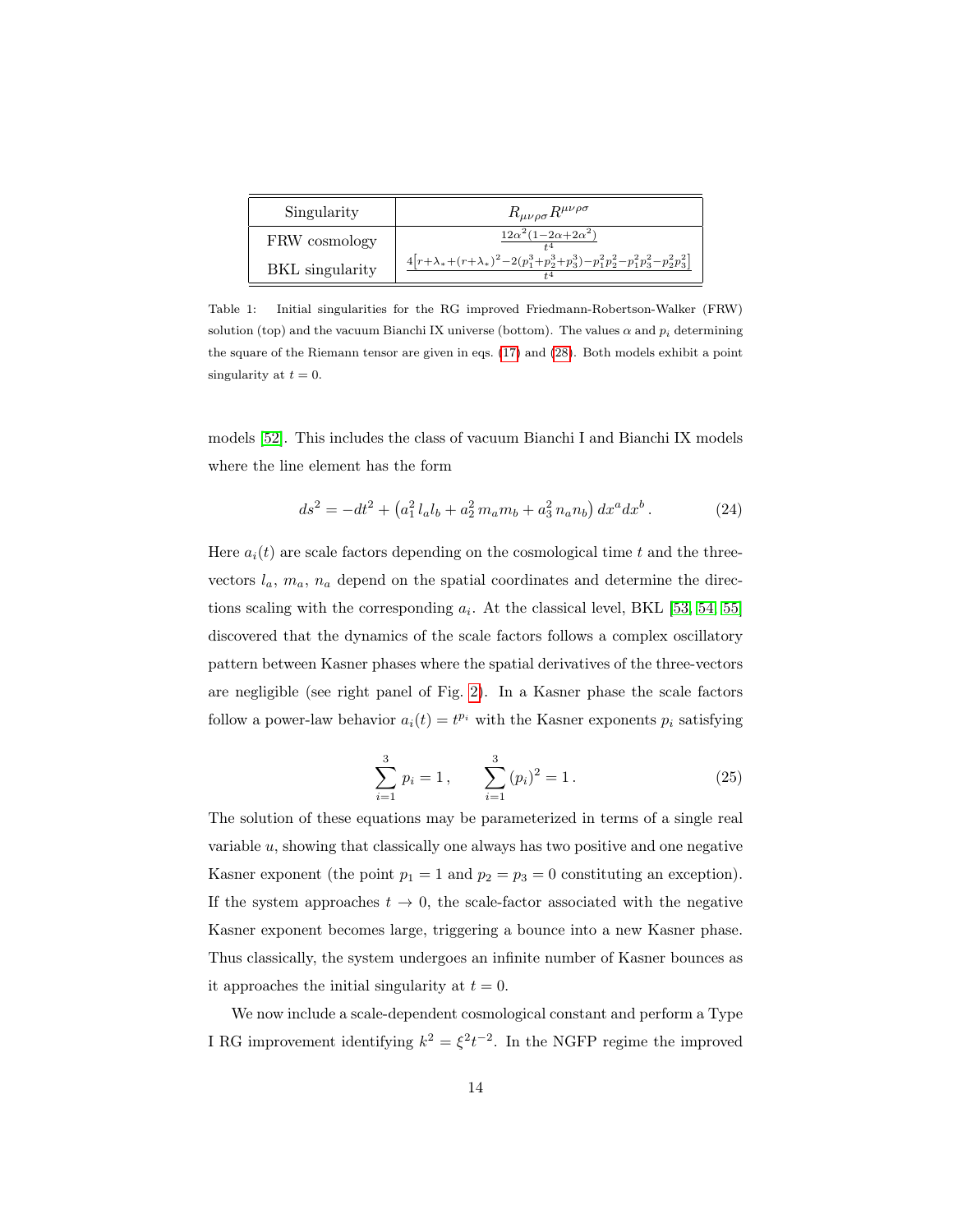vacuum equations of motion take the form

$$
R_{\mu\nu} - \frac{1}{2}g_{\mu\nu}R = -\lambda_* t^{-2} g_{\mu\nu}, \qquad (26)
$$

where we absorbed  $\xi^2$  into the parameter  $\lambda_*$ . Neglecting spatial gradients (corresponding to the Bianchi I case), the system again possesses Kasner-type scaling solutions where the Kasner exponents satisfy

$$
\sum_{i=1}^{3} p_i = r, \qquad \sum_{i=1}^{3} (p_i)^2 = r + \lambda_* \tag{27}
$$

with  $r \equiv (1 + \sqrt{1 + 12\lambda_*)}/2$ . The one-parameter family of solutions of this system is conveniently parameterized by  $u \in [0, 1]$  and given by

<span id="page-14-0"></span>
$$
p_1 = \frac{1}{3} \left( r - \sqrt{r} \right) - \frac{\sqrt{r} u}{1 + u + u^2},
$$
  
\n
$$
p_2 = \frac{1}{3} \left( r - \sqrt{r} \right) + \frac{\sqrt{r} u (1 + u)}{1 + u + u^2},
$$
  
\n
$$
p_3 = \frac{1}{3} \left( r - \sqrt{r} \right) + \frac{\sqrt{r} (1 + u)}{1 + u + u^2}.
$$
\n(28)

For  $\lambda_* > 0$ , these solutions possess the remarkable feature that there are intervals u where all Kasner exponents are positive.

Returning to the Bianchi IX case with the spatial gradients turned on, a generic solution undergoes Kasner oscillations. When tracing the dynamics back in time, the crucial difference to the classical case occurs if a Kasner bounce reflects the system into the part of the solution space where all  $p_i > 0$ . In this phase there is then no scale factor which diverges as  $t \to 0$ . Consequently, the Kasner bounces stop and the system approaches a point-like singularity where  $\lim_{t\to 0} a_i(t) = 0, i = 1, 2, 3$  $\lim_{t\to 0} a_i(t) = 0, i = 1, 2, 3$  $\lim_{t\to 0} a_i(t) = 0, i = 1, 2, 3$  (see the right panel of Fig. 2 for illustration). The RG improved Bianchi IX model exhibits the same quiescent behavior found when the Bianchi IX universe is populated by stiff matter [\[56\]](#page-22-8). Moreover, it gives rise to the same type of point singularity as the one encountered in the homogeneous and isotropic case.<sup>[5](#page-14-1)</sup>

<span id="page-14-1"></span><sup>&</sup>lt;sup>5</sup>In the context of shape dynamics a similar setup has recently been studied in [\[57\]](#page-22-9) where it was shown that the specific properties underlying shape dynamics allow the continuation of solutions through this singularity.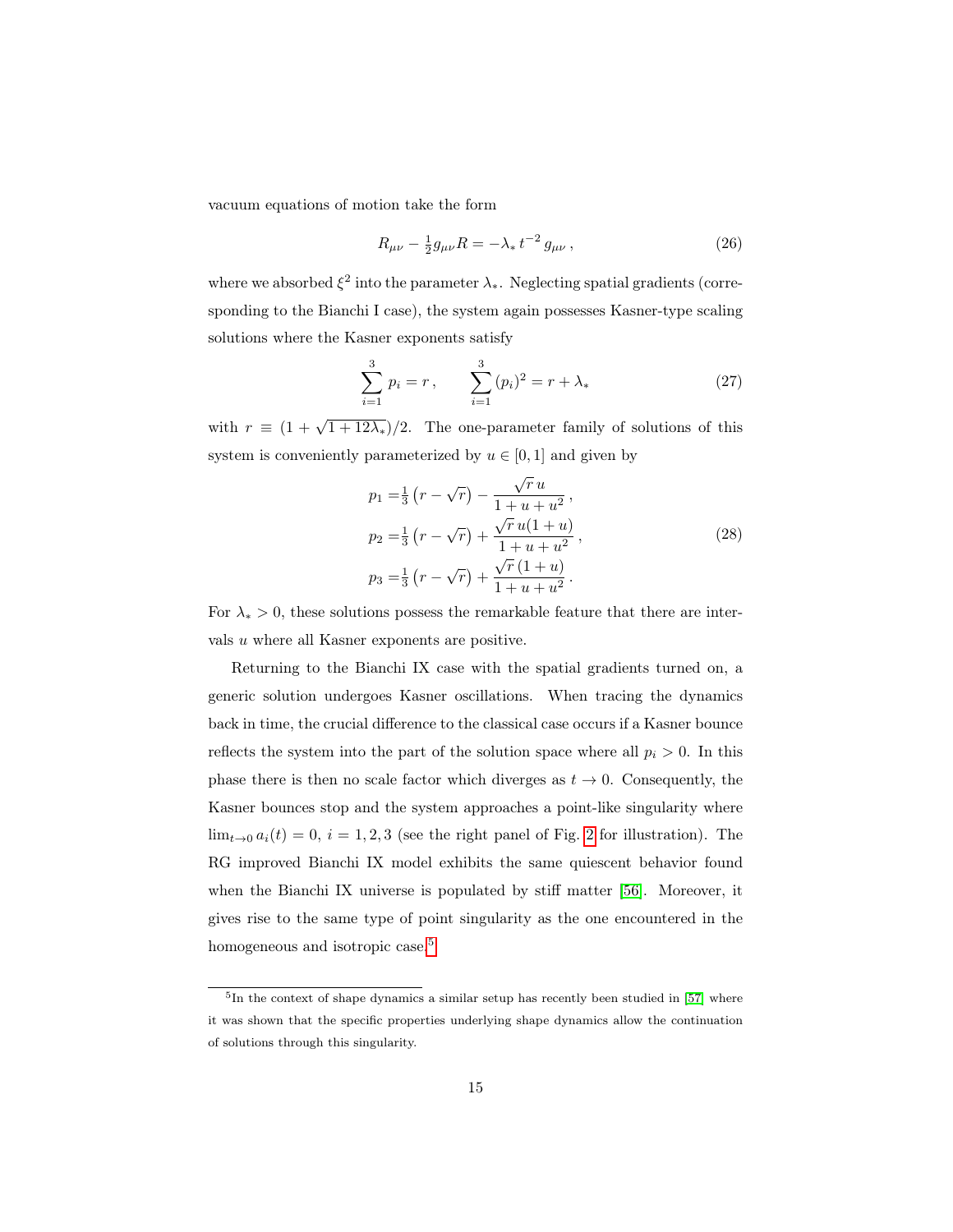#### <span id="page-15-0"></span>4. Inflationary models

A more detailed connection between Asymptotic Safety and cosmological data may be obtained through the construction of effective actions valid at the scale of inflation. For pure gravity the effective actions studied so far fall into the class of  $f(R)$ -type theories where the modifications are attributed to quantum gravity effects. Along a different line it is also possible to extend the pure gravity theory by including an additional scalar field and investigate imprints of Asymptotic Safety within the framework of dilaton-gravity theories. These two cases will be discussed in subsections [4.1](#page-15-1) and [4.2,](#page-17-0) respectively.

### <span id="page-15-1"></span>4.1. Effective  $f(R)$ -type gravity models

According to the inflationary scenario quantum gravity phenomena could be observed in anisotropy experiments of the microwave background as well as in galaxy clustering data. In particular, according to the latest release of Planck data the inflationary scale is significantly lower than the Planck scale, with  $k \sim 10^{14} - 10^{15}$  GeV for a pivot scale  $k_{\star} = 0.05$  Mpc<sup>-1</sup>. An effective action for inflation can then be obtained by linearizing the flow around the NGFP and identifying the cutoff with the field strength. Starting from a scale-dependent Lagrangian including the (projection of) the currently known relevant coupling constants,

$$
\mathcal{L}_k = \frac{1}{16\pi G_k} \left( R - 2\Lambda_k \right) - \beta_k R^2 \,, \tag{29}
$$

and implementing a Type III cutoff identification, a detailed calculation shows that an effective action valid around the inflationary scale may be given by [\[58,](#page-22-10) [59\]](#page-22-11)

<span id="page-15-2"></span>
$$
S = \frac{1}{2\kappa^2} \int d^4x \sqrt{-g} \left[ R + \alpha R^{2 - \frac{\theta_3}{2}} + \frac{R^2}{6m^2} - M \right].
$$
 (30)

Here  $\kappa^2 = 8\pi G_0$ , the scalaron mass m and M encode the details of the RG trajectory in the Einstein-Hilbert sector, and  $\theta_3$  is the critical exponent of the  $R^2$ -operator. The relevant  $R^2$ -coupling is encoded in  $\alpha$ . For  $\alpha = 0$  eq. [\(30\)](#page-15-2) coincides with standard Starobinsky inflation which is favored by the Planck 2015 data.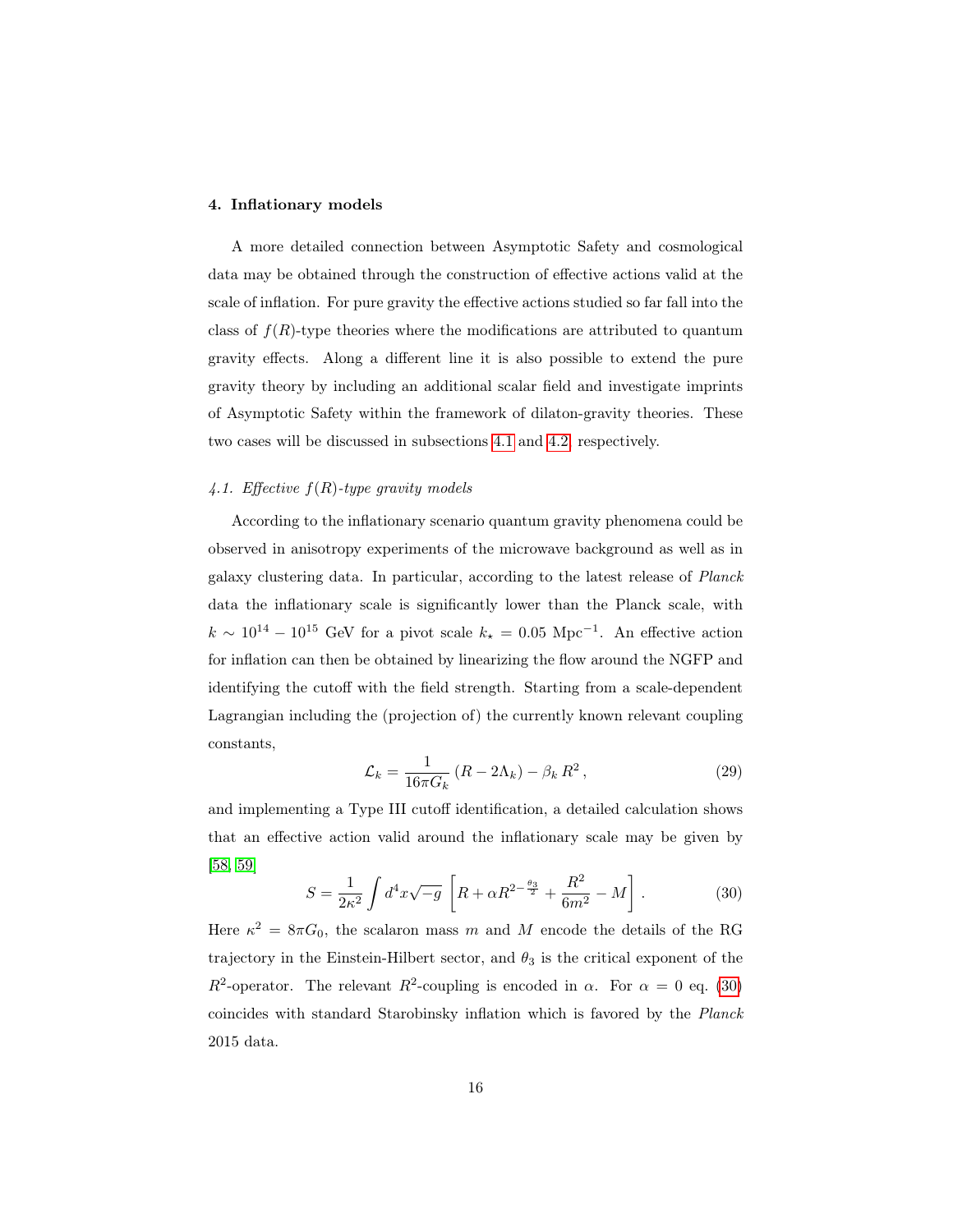

<span id="page-16-1"></span>Figure 3: Theoretical predictions in the  $r-n_s$  plane for different values of  $\alpha$  for the Planck collaboration 2015 data release for the TT correlation assuming  $\Lambda \text{CDM} + r$ . Triangles are for  $N = 55$  and squares for  $N = 60$  e-folds. Solid and dashed lines are the  $1\sigma$  and  $2\sigma$  confidence levels, respectively (adapted from [\[59\]](#page-22-11)).

It is then possible to constrain the value of  $\alpha$  in the slow-roll approximation. Mapping [\(30\)](#page-15-2) to the Einstein frame yields

$$
S = \int d^4x \sqrt{-g_E} \left[ \frac{1}{2\kappa^2} R_E - \frac{1}{2} g_E^{\mu\nu} \partial_\mu \phi \partial_\nu \phi - V_{\pm}(\phi) \right]
$$
(31)

where

<span id="page-16-0"></span>
$$
V(\phi) = \frac{m^2 e^{-2\sqrt{\frac{2}{3}}\kappa\phi}}{256\kappa^2} \left\{ 192 \left( e^{\sqrt{\frac{2}{3}}\kappa\phi} - 1 \right)^2 - 3\alpha^4 + 128M \right.- 3\alpha^2 \left( \alpha^2 + 16 e^{\sqrt{\frac{2}{3}}\kappa\phi} - 16 \right) - 6\alpha^3 \sqrt{\alpha^2 + 16 e^{\sqrt{\frac{2}{3}}\kappa\phi} - 16} \right. (32)- \sqrt{32}\alpha \left[ \left( \alpha^2 + 8 e^{\sqrt{\frac{2}{3}}\kappa\phi} - 8 \right) + \alpha \sqrt{\alpha^2 + 16 e^{\sqrt{\frac{2}{3}}\kappa\phi} - 16} \right]^{\frac{3}{2}} \right\}
$$

and  $g_{\mu\nu}^E = \varphi g_{\mu\nu}$  with  $\varphi = e$ <sup>2/3</sup>κφ. In [\(32\)](#page-16-0)  $\alpha$  and M are in units of the scalaron mass m by means of the rescaling  $\alpha \to \alpha/3$  $\sqrt{3}m$  and  $M \to Mm^2$ , so that both  $\alpha$  and M are dimensionless numbers. It is thus possible to constrain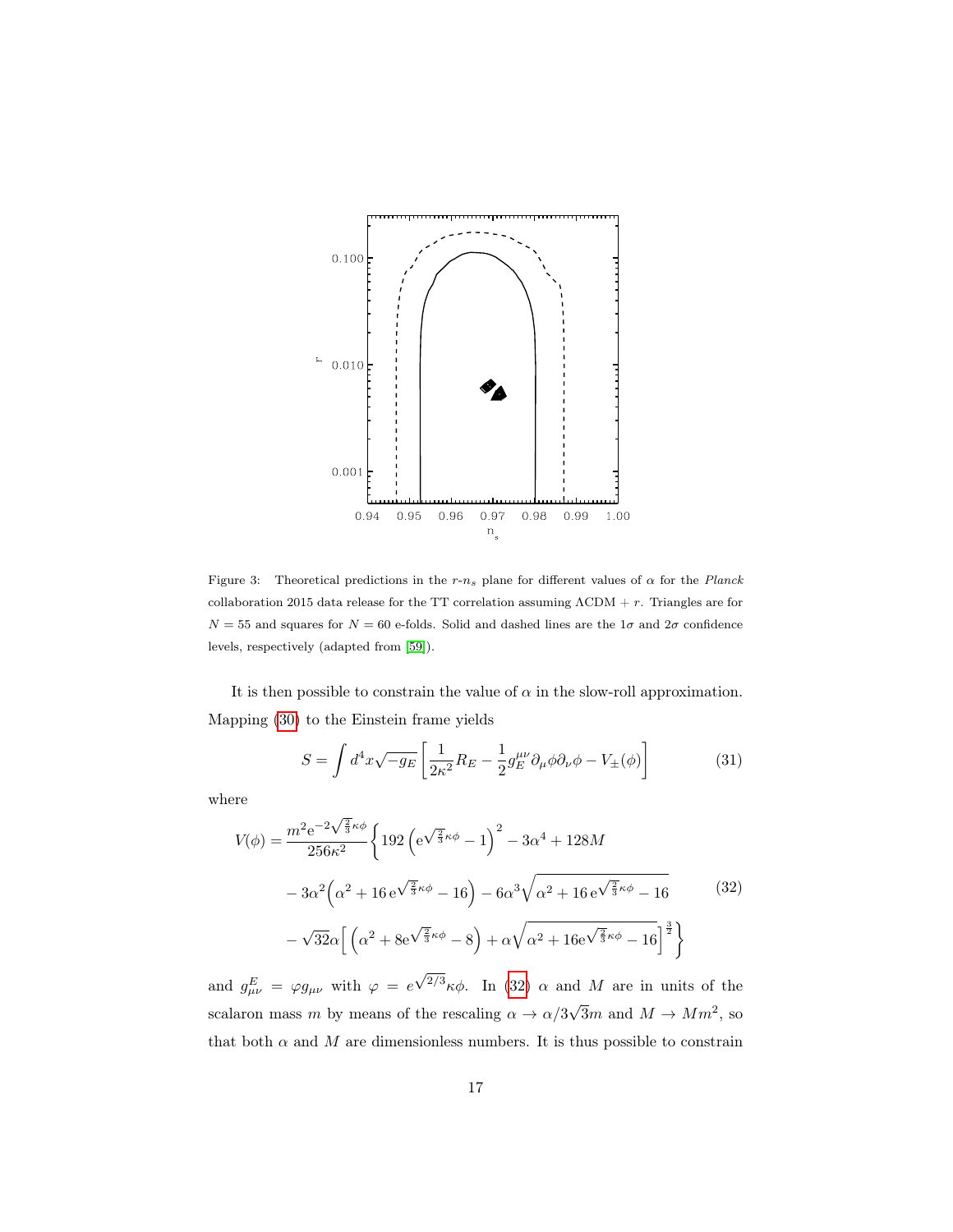the value of  $\alpha$  in the slow-roll approximation so that for  $\alpha \in [1,3]$  and  $N = 50$ e-folds, the spectral index  $n_s \in (0.965, 0.967)$  and the tensor-to-scalar ratio  $r \in$ (0.069, 0.0076), see Fig. [3.](#page-16-1) These values significantly larger than the Starobinsky value but still in agreement with observations [\[60\]](#page-22-12). It is hoped that future CMB anisotropy experiments like CORE [\[61\]](#page-22-13), LiteBIRD [\[62\]](#page-22-14), or PIXIE [\[63\]](#page-22-15) could discriminate among these models.

#### <span id="page-17-0"></span>4.2. Dilaton-gravity models

The asymptotic safety mechanism, in the case of pure gravity realized through the NGFP [\(9\)](#page-5-0), is also operative in gravity-matter systems [\[64,](#page-23-0) [65,](#page-23-1) [66\]](#page-23-2). The occurrence of non-Gaussian gravity-matter fixed points then motivates studying the imprints of Asymptotic Safety also in dilaton-gravity (DG) models. A typical ansatz for the (Euclidean) effective average action reads

<span id="page-17-1"></span>
$$
\Gamma_k^{\rm DG} = \int d^4x \sqrt{g} \left[ \frac{1}{2} F_k(\chi^2) R - \frac{1}{2} K_k(\chi^2) \partial_\mu \chi \, \partial^\mu \chi - V_k(\chi) \right] + \dots , \tag{33}
$$

where the three functions  $F, V$  and  $K$  depend on the scalar field  $\chi$  and the RG scale  $k$ . Restricting to

$$
F_k(\chi^2) = \frac{1}{16\pi G_k} + \xi_k \chi^2, \quad V_k(\chi^2) = v_k + \frac{1}{2}m_k^2 \chi^2 + \frac{1}{4}\sigma_k \chi^4, \quad K_k = 1, \tag{34}
$$

this class of models also comprises the actions discussed in the context of asymptotically safe Higgs inflation [\[35,](#page-21-3) [36\]](#page-21-4). Substituting the ansatz [\(33\)](#page-17-1) into the FRGE [\(1\)](#page-3-1) yields a system of coupled partial differential equations determining the scale-dependence of  $F, V$  and  $K$ . These equations may be used to integrate down the fixed point potentials to the scale of inflation. Converting to the Einstein frame the predictions for cosmological observables may then be constructed in the standard way.

An alternative approach taken in [\[67\]](#page-23-3) aims at constructing so-called scaling solutions where, by definition, the dimensionless counterparts of  $F, V$  and  $K$ are independent of the RG scale  $k$ . Such solutions can be constructed through a combination of analytic and numerical methods. Converting back to the Einstein frame, it is found that the scalar potential is, firstly, independent of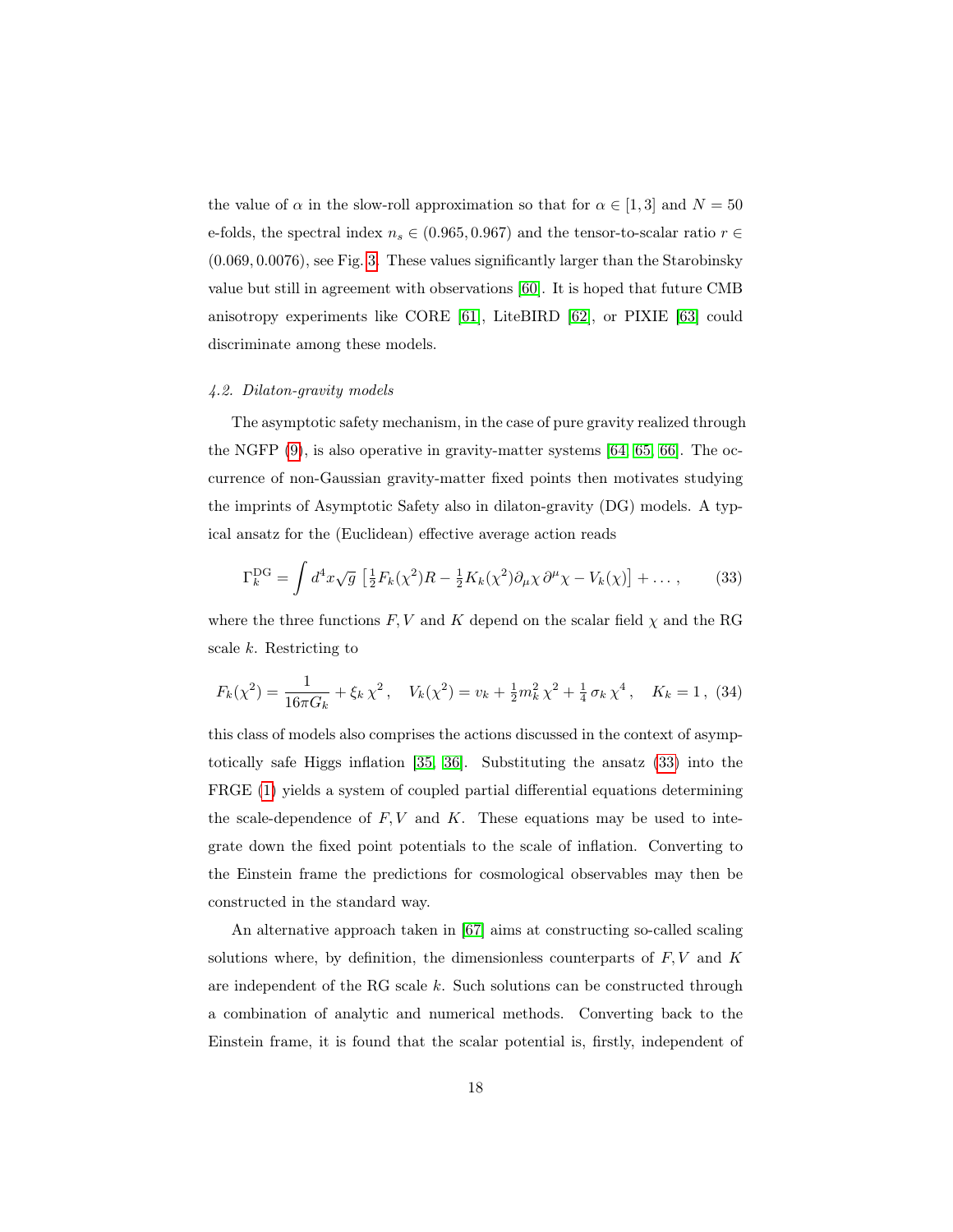the RG scale  $k$  and, secondly, possesses a maximum for small values of the scalar field. While these solutions do not (yet) give rise to realistic cosmological models, they serve as a prototype for connecting solutions of the FRGE to cosmology without invoking a cutoff identification.

#### <span id="page-18-0"></span>5. Summary and outlook

Asymptotic Safety provides an attractive mechanism for constructing a theory of gravity extending to length scales below the Planck scale. The non-Gaussian fixed point controlling the short-distance behavior of the theory leads to a distinct scale-dependence of the gravitational couplings at (trans-)Planckian energies. At the level of cosmological model building, this scale-dependence may be taken into account via a RG improvement either at the level of the equations of motion or the effective average action. The resulting models may naturally give rise to a quantum gravity driven inflationary phase in the very early universe, generate a significant amount of entropy through an energy transfer from the gravitational to the matter sector, and should possess an (almost) scale-free fluctuation spectrum [\[9,](#page-19-8) [12,](#page-19-11) [13,](#page-19-12) [17\]](#page-20-1). Moreover, effective actions arising from the RG improvement permit a direct comparison to cosmological observations as, e.g. Planck data, potentially constraining the relevant couplings of the theory. Generically, the RG improvements studied so far do not resolve the initial Big Bang singularity. There are indications, however, that in some cases the singularity is replaced by a bounce [\[50\]](#page-22-2), though. While a derivation of fluctuation spectra based on a first principle computation in Asymptotic Safety is still missing, the construction of consistent RG flows in a Friedmann-Robertson-Walker background recently completed in [\[68\]](#page-23-4) constitutes an important first step in this direction.

Acknowledgments The research of F. S. is supported by the Netherlands Organisation for Scientific Research (NWO) within the Foundation for Fundamental Research on Matter (FOM) grants 13PR3137 and 13VP12.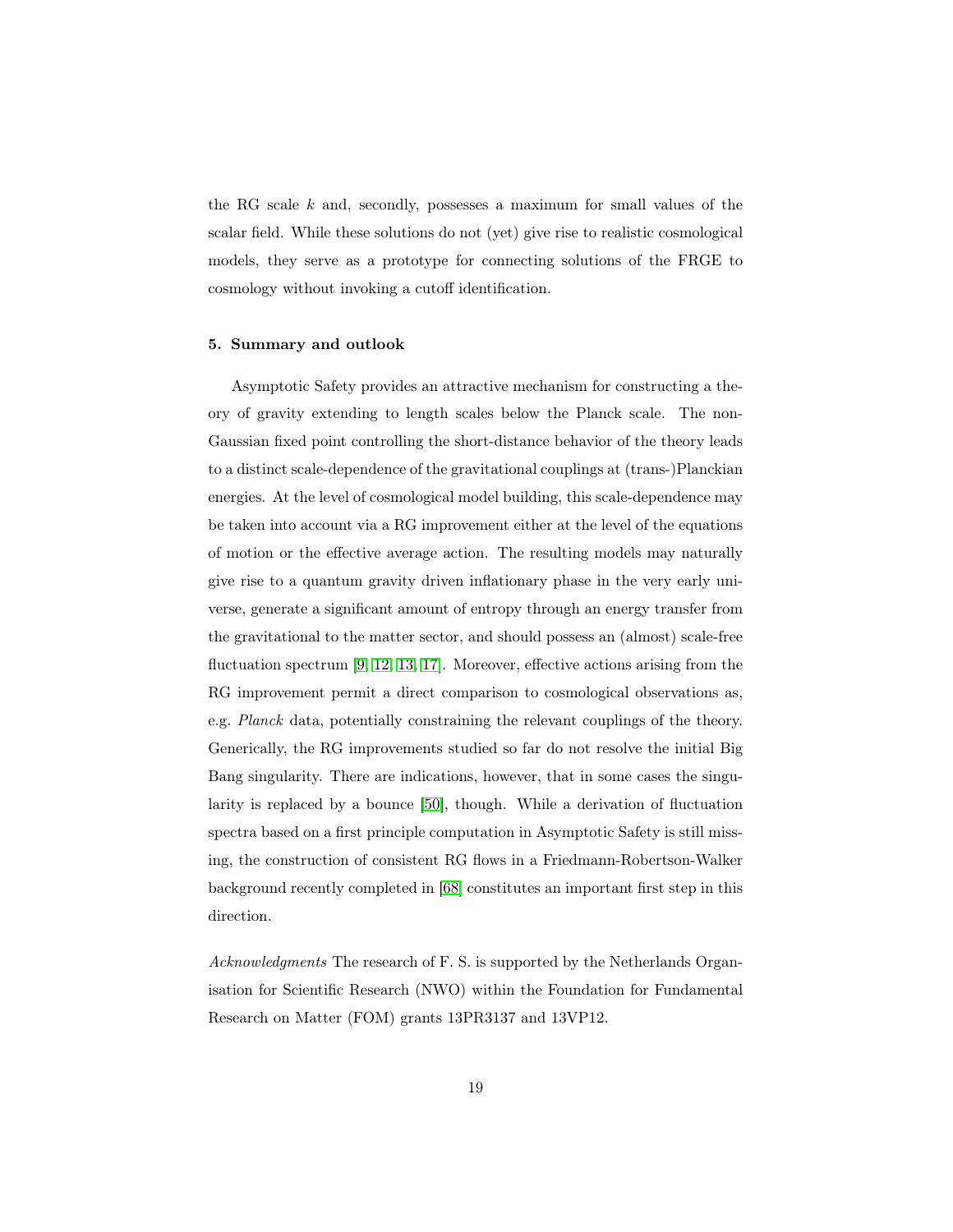# References

### References

- <span id="page-19-0"></span>[1] S. Weinberg, PoS CD09 (2009) 001, [arXiv:0908.1964](http://arxiv.org/abs/0908.1964).
- <span id="page-19-1"></span>[2] M. Reuter, Phys. Rev. D57 (1998) 971, [arXiv:hep-th/9605030](http://arxiv.org/abs/hep-th/9605030).
- <span id="page-19-2"></span>[3] M. Niedermaier, M. Reuter, Living Rev. Rel. 9 (2006) 5.
- <span id="page-19-3"></span>[4] A. Codello, R. Percacci, C. Rahmede, Annals Phys. 324 (2009) 414, [arXiv:](http://arxiv.org/abs/0805.2909) [0805.2909](http://arxiv.org/abs/0805.2909).
- <span id="page-19-4"></span>[5] D. F. Litim, Phil. Trans. Roy. Soc. Lond. A369 (2011) 2759, [arXiv:1102.](http://arxiv.org/abs/1102.4624) [4624](http://arxiv.org/abs/1102.4624).
- <span id="page-19-5"></span>[6] R. Percacci, [arXiv:1110.6389](http://arxiv.org/abs/1110.6389).
- <span id="page-19-6"></span>[7] M. Reuter, F. Saueressig, New J. Phys. 14 (2012) 055022, [arXiv:1202.](http://arxiv.org/abs/1202.2274) [2274](http://arxiv.org/abs/1202.2274).
- <span id="page-19-7"></span>[8] M. Reuter, F. Saueressig, Lect. Notes Phys. 863 (2013) 185, [arXiv:1205.](http://arxiv.org/abs/1205.5431) [5431](http://arxiv.org/abs/1205.5431).
- <span id="page-19-8"></span>[9] A. Bonanno, M. Reuter, Phys. Rev. D65 (2002) 043508, [arXiv:hep-th/](http://arxiv.org/abs/hep-th/0106133) [0106133](http://arxiv.org/abs/hep-th/0106133).
- <span id="page-19-9"></span>[10] A. Bonanno, M. Reuter, Phys. Lett. B527 (2002) 9, [arXiv:astro-ph/](http://arxiv.org/abs/astro-ph/0106468) [0106468](http://arxiv.org/abs/astro-ph/0106468).
- <span id="page-19-10"></span>[11] E. Bentivegna, A. Bonanno, M. Reuter, JCAP 01 (2004) 001, [arXiv:](http://arxiv.org/abs/astro-ph/0303150) [astro-ph/0303150](http://arxiv.org/abs/astro-ph/0303150).
- <span id="page-19-11"></span>[12] M. Reuter, F. Saueressig, JCAP 09 (2005) 012, [arXiv:hep-th/0507167](http://arxiv.org/abs/hep-th/0507167).
- <span id="page-19-12"></span>[13] A. Bonanno, M. Reuter, JCAP 08 (2007) 024, [arXiv:0706.0174](http://arxiv.org/abs/0706.0174).
- <span id="page-19-13"></span>[14] S. Weinberg, Phys. Rev. D81 (2010) 083535, [arXiv:0911.3165](http://arxiv.org/abs/0911.3165).
- <span id="page-19-14"></span>[15] A. Bonanno, PoS CLAQG08 (2011) 008, [arXiv:0911.2727](http://arxiv.org/abs/0911.2727).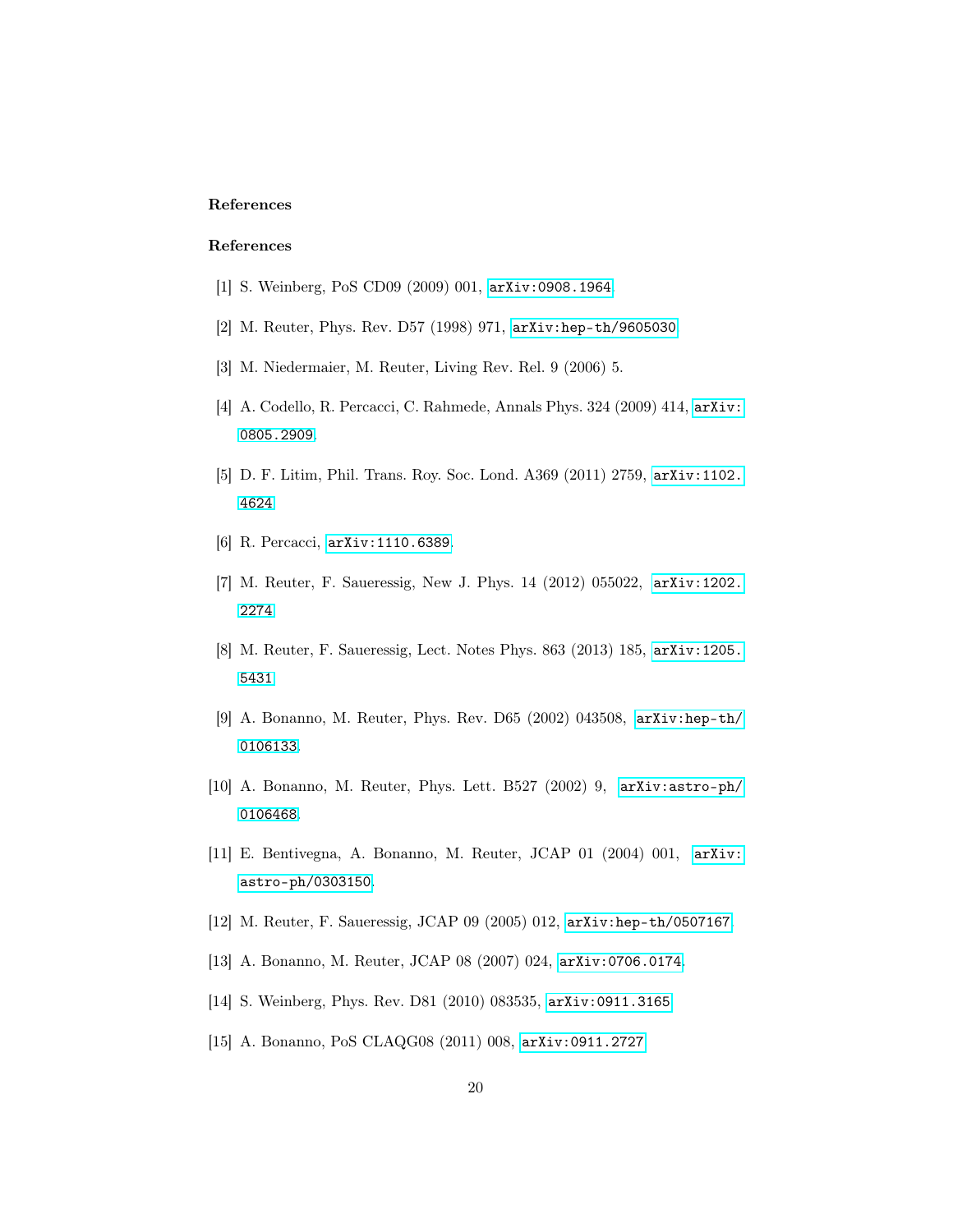- <span id="page-20-0"></span>[16] A. Bonanno, M. Reuter, Entropy 13 (2011) 274, [arXiv:1011.2794](http://arxiv.org/abs/1011.2794).
- <span id="page-20-1"></span>[17] B. Koch, I. Ramirez, Class. Quant. Grav. 28 (2011) 055008, [arXiv:1010.](http://arxiv.org/abs/1010.2799) [2799](http://arxiv.org/abs/1010.2799).
- <span id="page-20-2"></span>[18] R. Casadio, S. D. H. Hsu, B. Mirza, Phys. Lett. B695 (2011) 317, [arXiv:](http://arxiv.org/abs/1008.2768) [1008.2768](http://arxiv.org/abs/1008.2768).
- <span id="page-20-3"></span>[19] A. Contillo, Phys. Rev. D83 (2011) 085016, [arXiv:1011.4618](http://arxiv.org/abs/1011.4618).
- <span id="page-20-4"></span>[20] A. Bonanno, A. Contillo, R. Percacci, Class. Quant. Grav. 28 (2011) 145026, [arXiv:1006.0192](http://arxiv.org/abs/1006.0192).
- <span id="page-20-5"></span>[21] A. V. Frolov, J.-Q. Guo, [arXiv:1101.4995](http://arxiv.org/abs/1101.4995).
- <span id="page-20-6"></span>[22] M. Hindmarsh, D. Litim, C. Rahmede, JCAP 07 (2011) 019, [arXiv:1101.](http://arxiv.org/abs/1101.5401) [5401](http://arxiv.org/abs/1101.5401).
- <span id="page-20-7"></span>[23] A. Bonanno, S. Carloni, New J. Phys. 14 (2012) 025008, [arXiv:1112.4613](http://arxiv.org/abs/1112.4613).
- <span id="page-20-8"></span>[24] C. Ahn, C. Kim, E. V. Linder, Phys. Lett. B704 (2011) 10, [arXiv:1106.](http://arxiv.org/abs/1106.1435) [1435](http://arxiv.org/abs/1106.1435).
- <span id="page-20-9"></span>[25] Y.-F. Cai, D. A. Easson, Phys. Rev. D84 (2011) 103502, [arXiv:1107.5815](http://arxiv.org/abs/1107.5815).
- <span id="page-20-10"></span>[26] A. Contillo, M. Hindmarsh, C. Rahmede, Phys. Rev. D85 (2012) 043501, [arXiv:1108.0422](http://arxiv.org/abs/1108.0422).
- <span id="page-20-11"></span>[27] Y.-F. Cai, D. A. Easson, Int. J. Mod. Phys. D21 (2013) 1250094, [arXiv:](http://arxiv.org/abs/1202.1285) [1202.1285](http://arxiv.org/abs/1202.1285).
- <span id="page-20-12"></span>[28] A. Bonanno, Phys. Rev. D85 (2012) 081503, [arXiv:1203.1962](http://arxiv.org/abs/1203.1962).
- <span id="page-20-13"></span>[29] M. Hindmarsh, I. D. Saltas, Phys. Rev. D86 (2012) 064029, [arXiv:1203.](http://arxiv.org/abs/1203.3957) [3957](http://arxiv.org/abs/1203.3957).
- <span id="page-20-14"></span>[30] C. Fang, Q.-G. Huang, Eur. Phys. J. C73 (2013) 2401, [arXiv:1210.7596](http://arxiv.org/abs/1210.7596).
- <span id="page-20-15"></span>[31] A. Bonanno, M. Reuter, Phys. Rev. D87 (2013) 084019, [arXiv:1302.2928](http://arxiv.org/abs/1302.2928).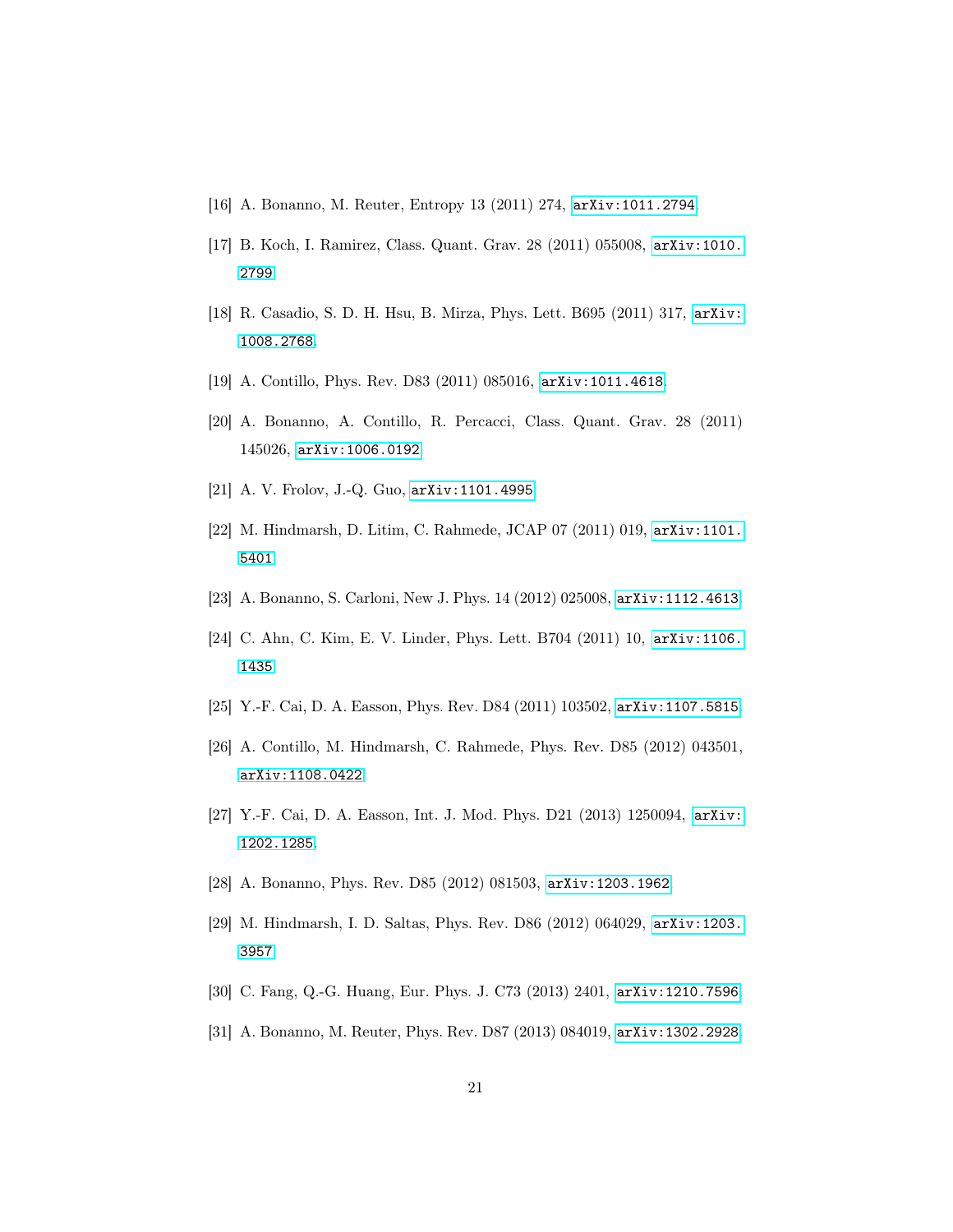- <span id="page-21-0"></span>[32] E. J. Copeland, C. Rahmede, I. D. Saltas, Phys. Rev. D91 (2015) 103530, [arXiv:1311.0881](http://arxiv.org/abs/1311.0881).
- <span id="page-21-1"></span>[33] A. Kaya, Phys. Rev. D87 (2013) 123501, [arXiv:1303.5459](http://arxiv.org/abs/1303.5459).
- <span id="page-21-2"></span>[34] D. Becker, M. Reuter, JHEP 12 (2014) 025, [arXiv:1407.5848](http://arxiv.org/abs/1407.5848).
- <span id="page-21-3"></span>[35] Z.-Z. Xianyu, H.-J. He, JCAP 10 (2014) 083, [arXiv:1407.6993](http://arxiv.org/abs/1407.6993).
- <span id="page-21-4"></span>[36] I. D. Saltas, JCAP 02 (2016) 048, [arXiv:1512.06134](http://arxiv.org/abs/1512.06134).
- <span id="page-21-5"></span>[37] N. G. Nielsen, F. Sannino, O. Svendsen, Phys. Rev. D91 (2015) 103521, [arXiv:1503.00702](http://arxiv.org/abs/1503.00702).
- <span id="page-21-6"></span>[38] A. Bonanno, A. Platania, Phys. Lett. B750 (2015) 638, [arXiv:1507.03375](http://arxiv.org/abs/1507.03375).
- <span id="page-21-7"></span>[39] D. Benedetti, K. Groh, P. F. Machado, F. Saueressig, JHEP 06 (2011) 079, [arXiv:1012.3081](http://arxiv.org/abs/1012.3081).
- <span id="page-21-8"></span>[40] D. F. Litim, Phys. Rev. D64 (2001) 105007, [hep-th/0103195](http://arxiv.org/abs/hep-th/0103195).
- <span id="page-21-9"></span>[41] M. Reuter and F. Saueressig, Phys. Rev. D 65 (2002) 065016, [hep-th/](http://arxiv.org/abs/hep-th/0110054) [0110054](http://arxiv.org/abs/hep-th/0110054).
- <span id="page-21-10"></span>[42] M. Reuter, H. Weyer, JCAP 12 (2004) 001, [arXiv:hep-th/0410119](http://arxiv.org/abs/hep-th/0410119).
- <span id="page-21-11"></span>[43] O. Lauscher and M. Reuter, Phys. Rev. D 66 (2002) 025026, [arXiv:](http://arxiv.org/abs/hep-th/0205062) [hep-th/0205062](http://arxiv.org/abs/hep-th/0205062).
- <span id="page-21-12"></span>[44] D. Benedetti, P. F. Machado, F. Saueressig, Mod. Phys. Lett. A24 (2009) 2233, [arXiv:0901.2984](http://arxiv.org/abs/0901.2984),
- <span id="page-21-13"></span>[45] S. Rechenberger, F. Saueressig, Phys. Rev. D86 (2012) 024018, [arXiv:](http://arxiv.org/abs/1206.0657) [1206.0657](http://arxiv.org/abs/1206.0657),
- <span id="page-21-14"></span>[46] H. Gies, B. Knorr, S. Lippoldt, F. Saueressig, Phys. Rev. Lett. 116 (2016) 211302, [arXiv:1601.01800](http://arxiv.org/abs/1601.01800),
- <span id="page-21-15"></span>[47] A. B. Migdal, Nucl. Phys. B52 (1973) 483.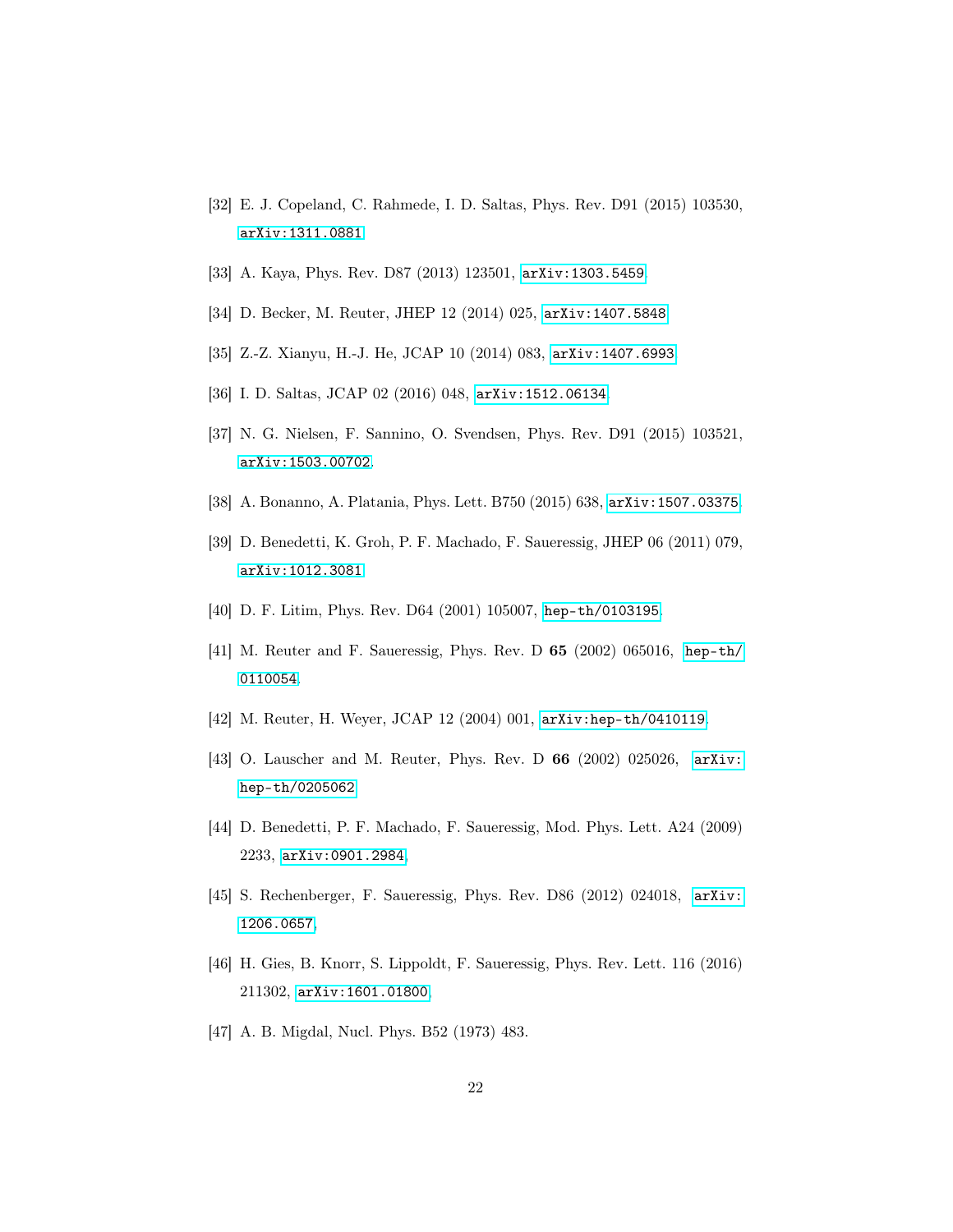- <span id="page-22-0"></span>[48] S. L. Adler, in S. M. Christensen (Ed.), Quantum Theory Of Gravity, Adam Hilger Ltd., Bristol (1984) 388.
- <span id="page-22-1"></span>[49] W. Dittrich, M. Reuter, Lect. Notes Phys. 220 (1985) 1.
- <span id="page-22-2"></span>[50] G. Kofinas, V. Zarikas, [arXiv:1605.02241](http://arxiv.org/abs/1605.02241).
- <span id="page-22-3"></span>[51] I. Antoniadis, P. O. Mazur and E. Mottola, Phys. Rev. Lett. 79 (1997) 14, [astro-ph/9611208](https://arxiv.org/pdf/astro-ph/9611208.pdf).
- <span id="page-22-4"></span>[52] G. D'Odorico, F. Saueressig, Phys. Rev. D92 (2015) 124068, [arXiv:1511.](http://arxiv.org/abs/1511.00247) [00247](http://arxiv.org/abs/1511.00247).
- <span id="page-22-5"></span>[53] V. A. Belinsky, I. M. Khalatnikov, E. M. Lifshitz, Adv. Phys. 19 (1970) 525.
- <span id="page-22-6"></span>[54] V. A. Belinski, I. M. Khalatnikov, Sov. Phys. JETP 36 (1973) 591.
- <span id="page-22-7"></span>[55] V. A. Belinsky, I. M. Khalatnikov, E. M. Lifshitz, Adv. Phys. 31 (1982) 639.
- <span id="page-22-8"></span>[56] L. Andersson, A. D. Rendall, Commun. Math. Phys. 218 (2001) 479, [arXiv:gr-qc/0001047](http://arxiv.org/abs/gr-qc/0001047).
- <span id="page-22-9"></span>[57] T. A. Koslowski, F. Mercati, D. Sloan, [arXiv:1607.02460](http://arxiv.org/abs/1607.02460).
- <span id="page-22-10"></span>[58] A. Bonanno, Phys. Rev. D85 (2012) 081503, [arXiv:1203.1962](http://arxiv.org/abs/1203.1962),
- <span id="page-22-11"></span>[59] A. Bonanno, A. Platania, Phys. Lett. B750 (2015) 638, [arXiv:1507.03375](http://arxiv.org/abs/1507.03375),
- <span id="page-22-12"></span>[60] P. A. R. Ade, et al., Astron. Astrophys. 594 (2016) A20, [arXiv:1502.](http://arxiv.org/abs/1502.02114) [02114](http://arxiv.org/abs/1502.02114),
- <span id="page-22-13"></span>[61] F. Finelli et al. [CORE Collaboration], [arXiv:1612.08270](https://arxiv.org/pdf/1612.08270.pdf).
- <span id="page-22-14"></span>[62] T. Matsumura et al., J. Low. Temp. Phys. 176 (2014) 733, [arXiv:1311.](https://arxiv.org/pdf/1311.2847.pdf) [2847](https://arxiv.org/pdf/1311.2847.pdf).
- <span id="page-22-15"></span>[63] A. Kogut et al., JCAP 1107 (2011) 025, [arXiv:1105.2044](https://arxiv.org/pdf/1105.2044.pdf).